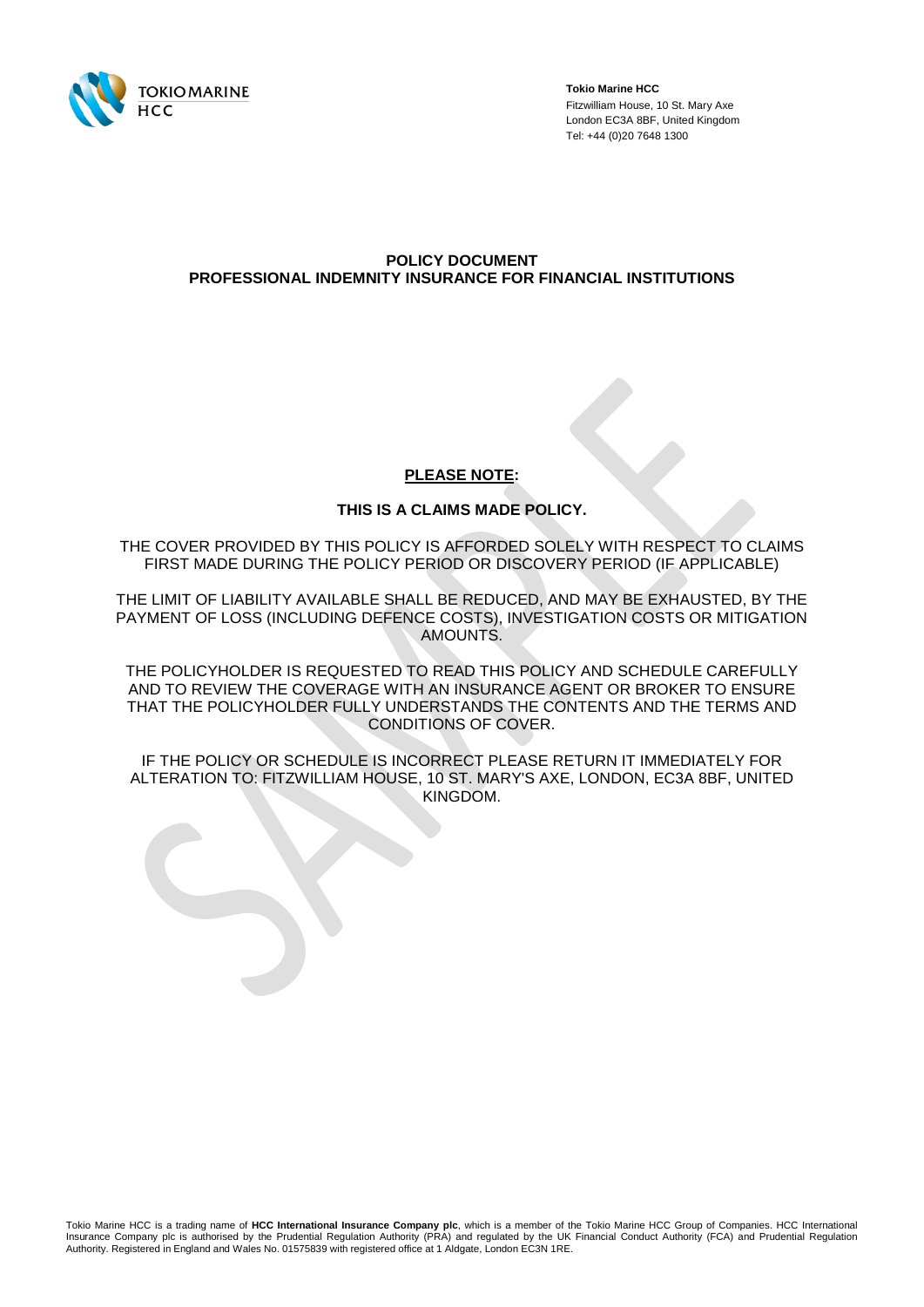# **INDEX**

| <b>ITEM</b> |  | <b>Pages</b> |
|-------------|--|--------------|
|             |  |              |
|             |  |              |
|             |  |              |
|             |  |              |
|             |  |              |
|             |  |              |
|             |  |              |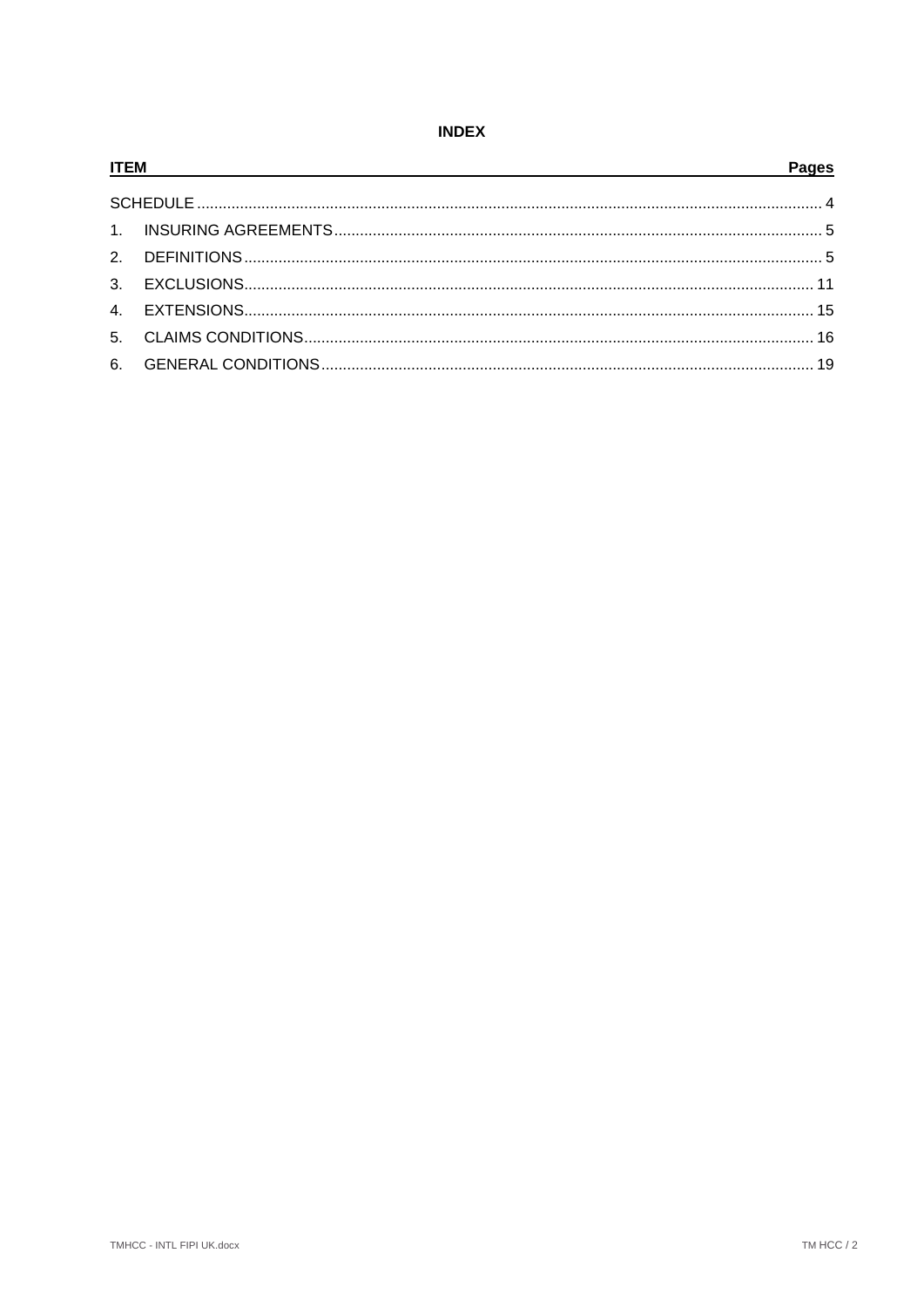# **SCHEDULE**

## POLICY NUMBER:

- <span id="page-2-0"></span>ITEM 1. POLICYHOLDER:
	- (a) Name:
	- (b) Principal Address:

# <span id="page-2-11"></span><span id="page-2-9"></span><span id="page-2-8"></span><span id="page-2-6"></span>ITEM 2. POLICY PERIOD:

- (a) Inception Date:
- (b) Expiration Date:

both days inclusive at local standard time at the Principal Address stated in [ITEM 1.](#page-2-0)

## <span id="page-2-3"></span>ITEM 3. LIMIT OF LIABILITY:

EUR in the aggregate, for all insurance covers combined

## <span id="page-2-10"></span><span id="page-2-5"></span><span id="page-2-4"></span>ITEM 4. AGGREGATE SUB-LIMIT(S):

| (a)               | Definition $2(N)(ii)(b)$ –<br>Civil Fines and Penalties   | Not applicable / GBP [.] |
|-------------------|-----------------------------------------------------------|--------------------------|
| (b)               | Definition (O) - Mitigation Amounts                       | Not applicable / GBP [.] |
| (C)               | Extension $(B)$ –<br><b>Emergency Mitigation Amounts:</b> | $GBP$ <sup>[•]</sup>     |
| <b>RETENTION:</b> |                                                           | GBP <mark>⊡</mark>       |

# <span id="page-2-1"></span>ITEM 6. PREMIUM: GBP [•] PLUS 6% IPT

# <span id="page-2-2"></span>ITEM 7. INSURER DETAILS:

<span id="page-2-7"></span>ITEM 5.

HCC INTERNATIONAL INSURANCE COMPANY PLC Authorised by the UK Prudential Regulation Authority (PRA) and regulated by the PRA and the UK Financial Conduct Authority (FCA) 1 Aldgate, London, EC3N 1RE, United Kingdom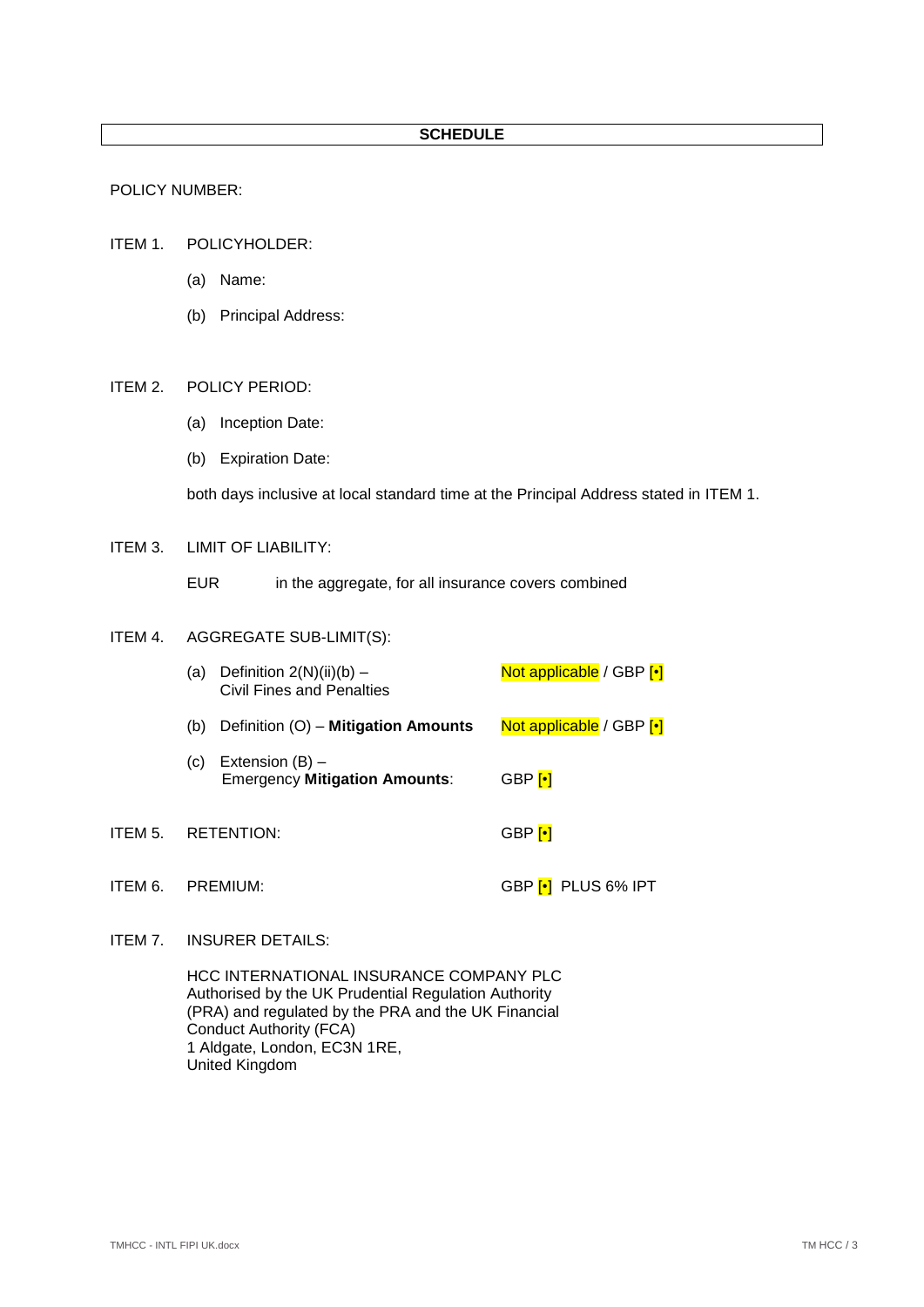# <span id="page-3-3"></span>ITEM 8. REQUIRED NOTICES TO BE ADDRESSED TO:

HCC GLOBAL FINANCIAL PRODUCTS, S.L. Torre Diagonal Mar Josep Pla, 2, 10th floor 08019 Barcelona – Spain Attention: **Claim**s Manager

# <span id="page-3-5"></span><span id="page-3-4"></span>ITEM 9. APPLICABLE LAW AND EXCLUSIVE JURISDICTION:

- (a) Applicable Law:
- (b) Exclusive Jurisdiction:
- (c) Dispute Resolution:
	- (i) Allocation disputes: (**Claim**s Condition [5\(C\)\(ii\)\)](#page-17-0)
	- (ii) Other disputes: (General Condition **Error! Reference source not found.**)

<span id="page-3-2"></span>ITEM 10. RETROACTIVE DATE: NOT APPLICABLE / [ $\bullet$ ]

#### <span id="page-3-0"></span>ITEM 11. DISCOVERY PERIOD :

- <span id="page-3-1"></span>(a) **Automatic Discovery Period**: (i) Duration:  $\begin{bmatrix} \cdot \\ \cdot \end{bmatrix}$  days after the Expiration Date (ii) Additional Premium: NIL (b) **Optional Discovery Period**:
	- (i) Duration: [•] months after the Expiration Date
	- (ii) Additional Premium:  $\begin{bmatrix} \cdot \\ \cdot \end{bmatrix}$  % of the premium stated in [ITEM 6](#page-2-1) of the SCHEDULE<sup>1</sup>

## ITEM 12. ENDORSEMENTS ATTACHED AT ISSUANCE:

ENDORSEMENT NO. 1:

ENDORSEMENT NO. 2:

IN WITNESS WHEREOF, the **Insurer** has caused this Policy to be signed in the SCHEDULE by a duly authorised representative of the **Insurer**.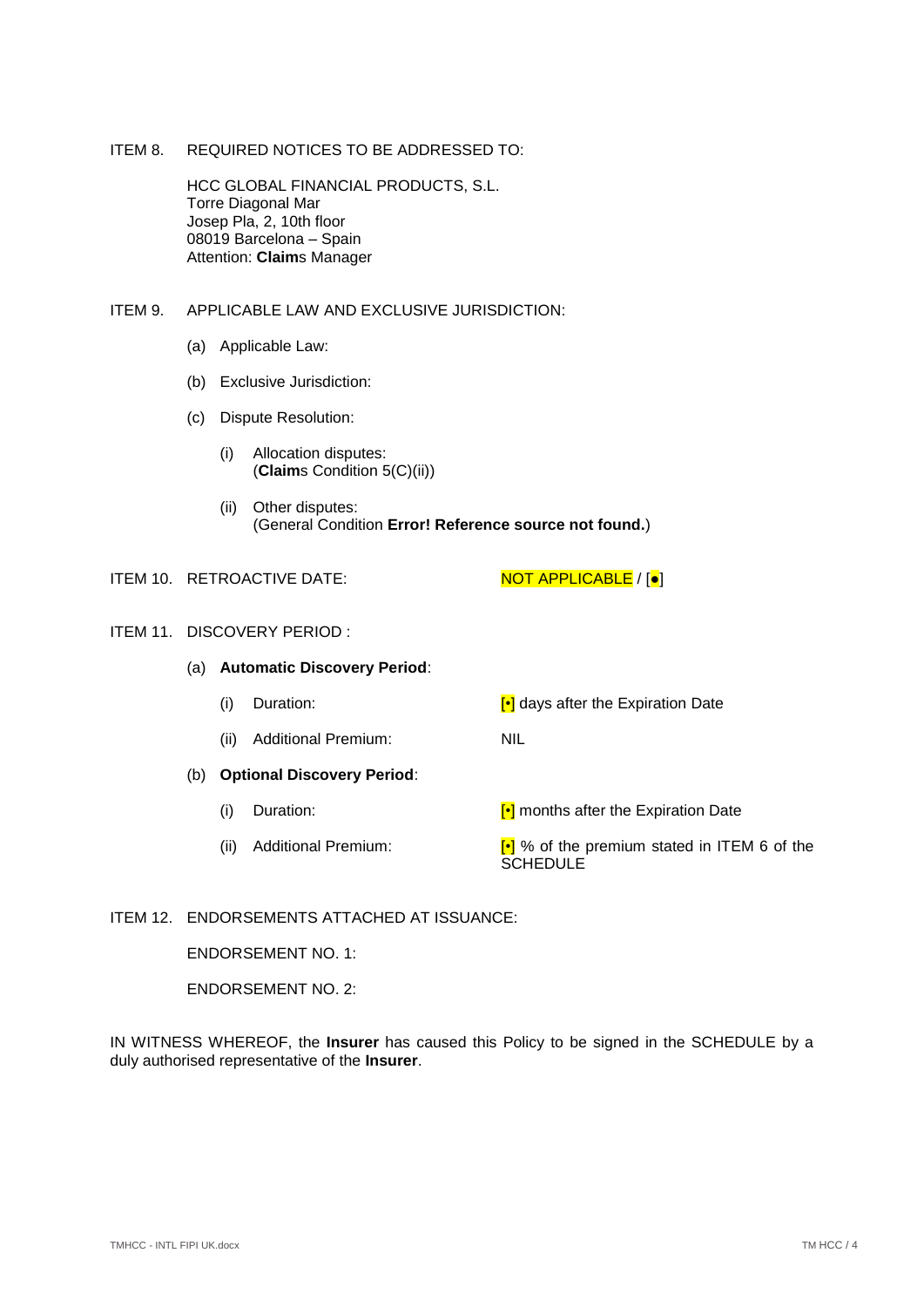# **THIS IS A CLAIMS MADE POLICY. PLEASE READ IT CAREFULLY.**

In consideration of the payment of the premium or agreement to pay the premium, in reliance upon the representations and statements contained in the **Proposal**, which shall be deemed to be incorporated herein and to form part of this Policy, and subject to the terms, conditions, definitions and exclusions contained in this Policy and any endorsements attached thereto, the **Insurer** and the **Policyholder** agree as follows:

### <span id="page-4-3"></span><span id="page-4-0"></span>1. INSURING AGREEMENTS

### (A) CIVIL LIABILITY

The **Insurer** shall indemnify the **Insured** for **Loss** resulting from a **Claim** first made against such **Insured** during the **Policy Period** (or **Discovery Period**, if applicable).

# <span id="page-4-2"></span>(B) INVESTIGATION COSTS

The **Insurer** shall indemnify the **Insured Person** for **Investigation Costs** resulting from an **Investigation** first commenced during the **Policy Period** (or **Discovery Period**, if applicable).

# <span id="page-4-4"></span>(C) MITIGATION AMOUNTS

The **Insurer** shall indemnify the **Insured** for **Mitigation Amounts**.

# <span id="page-4-1"></span>2. DEFINITIONS

In this Policy the following words in bold shall have the definitions that follow:

- (A) **Automatic Discovery Period** shall mean the period set out in [ITEM 11\(a\)](#page-3-0) of the SCHEDULE.
- (B) **Change in Control** means:
	- (i) the appointment of a receiver, administrator, or liquidator, or the equivalent in any jurisdiction, by or on behalf of the **Policyholder**; or
	- (ii) the **Policyholder** entering into any scheme of arrangement with its creditors; or
	- (iii) the **Policyholder** merging with or consolidating into any other company; or
	- (iv) any person or company other than a **Company** acting alone or in concert:
		- (a) acquiring ownership or control or assuming control pursuant to a written agreement with other shareholders of more than 50% of the voting rights in the **Policyholder** and/or more than 50% of the outstanding Securities representing the present right to vote for the election of the board of directors of the **Policyholder** and/or assuming the right to appoint or remove the majority of the board of directors of the **Policyholder**; or
		- (b) acquiring ownership of all or the majority of the assets of the **Policyholder**.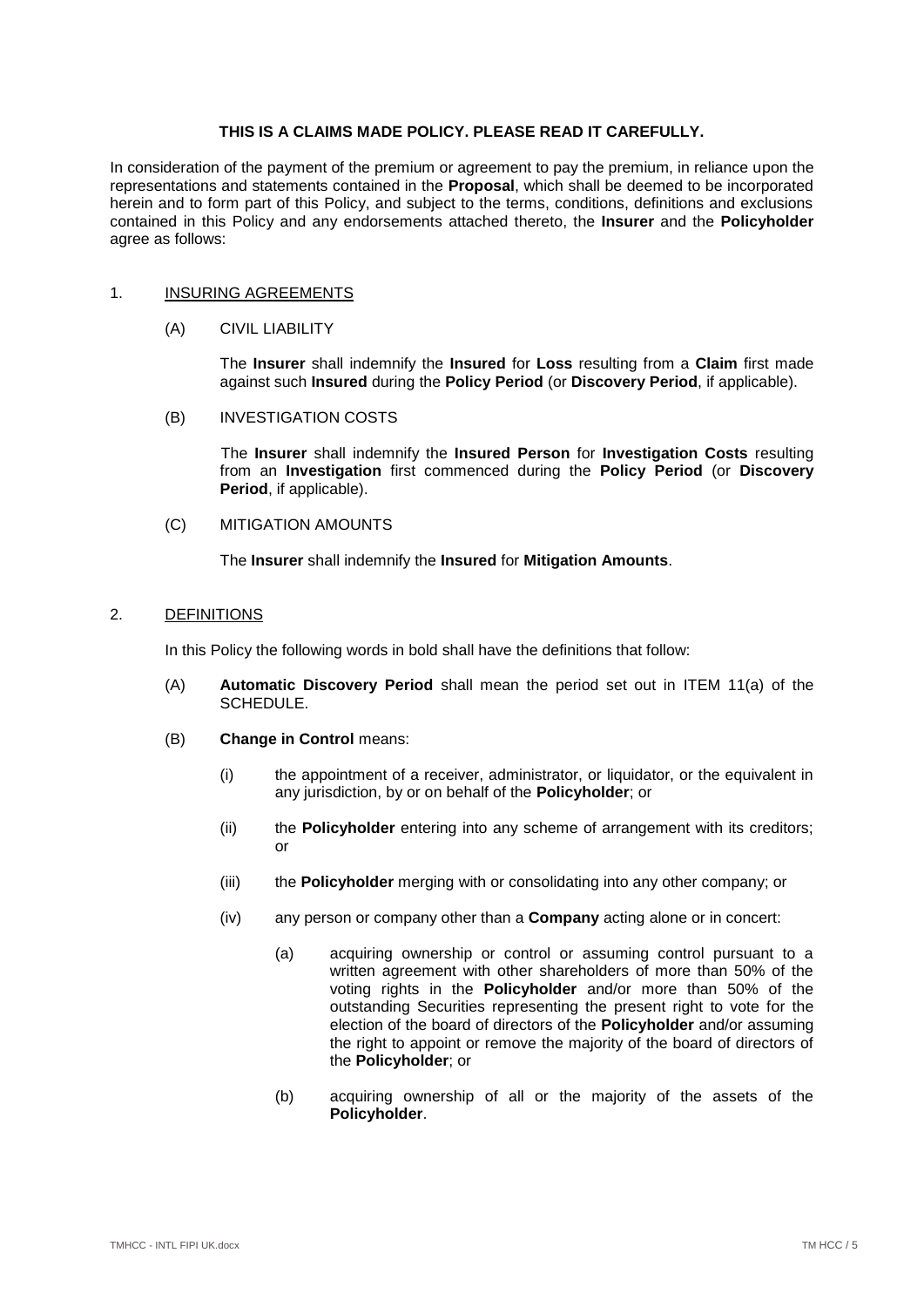- (C) **Circumstance** means a fact, event, condition or matter which is likely to give rise to a **Claim**, deemed to be first identified at the time when the **Insured**'s Risk Manager, Head of Audit, Head of Legal or a member of the Board of Directors or the equivalent first becomes aware of such circumstance.
- (D) **Claim** means any:
	- (i) written demand for monetary or non-monetary relief; or
	- (ii) any civil (including arbitration and other alternative dispute resolution), criminal, regulatory or administrative proceeding;

against an **Insured** for a **Wrongful Act**, deemed to be made upon receipt by or service upon the **Insured**, whichever is earlier, or

(iii) solely for the purposes of INSURING AGREEMENT [\(B\)](#page-4-2) any **Investigation**.

If two or more **Claim**s arise out of or are based upon or attributable to the same originating cause or source, they will be considered a single **Claim** and will be deemed first made at the time the earlier **Claim** was made.

- (E) **Company** means:
	- (i) the **Policyholder**; or
	- (ii) any **Subsidiary**.
- (F) **Defence Costs** means all reasonable legal and other professional fees, costs and expenses, incurred with the prior written consent of the **Insurer** (not to be unreasonably withheld or delayed), for which the **Insured** is legally liable to pay resulting from investigating, adjusting, settling, defending, appealing or otherwise participating in a **Claim**, including **Investigation Costs** and the reasonable premiums but not the collateral for any appeal bond, attachment bond or similar bond for any civil proceeding, but excluding any salaries, wages, benefits, overhead expenses or internal costs of any **Insured**.
- (G) **Discovery Period** means the applicable period set out either in [ITEM 11\(a\)](#page-3-0) or [ITEM](#page-3-1)  [11\(b\)](#page-3-1) of the SCHEDULE.
- (H) **Insured** means:
	- (i) any **Company**; or
	- (ii) any **Insured Person**.
- <span id="page-5-0"></span>(I) **Insured Person** means any natural person who was, is, has been or during the **Policy Period** becomes:
	- (i) an employee (whether full time, part-time or temporary) under an express contract of employment with a **Company**; or
	- (ii) any director, officer, or partner of a **Company** but only while performing acts within the scope of the usual duties of an **Insured Person** as defined under [\(i\)](#page-5-0) above,

when acting within the scope of their duties in the performance or required performance of **Professional Services** on behalf of the **Company**.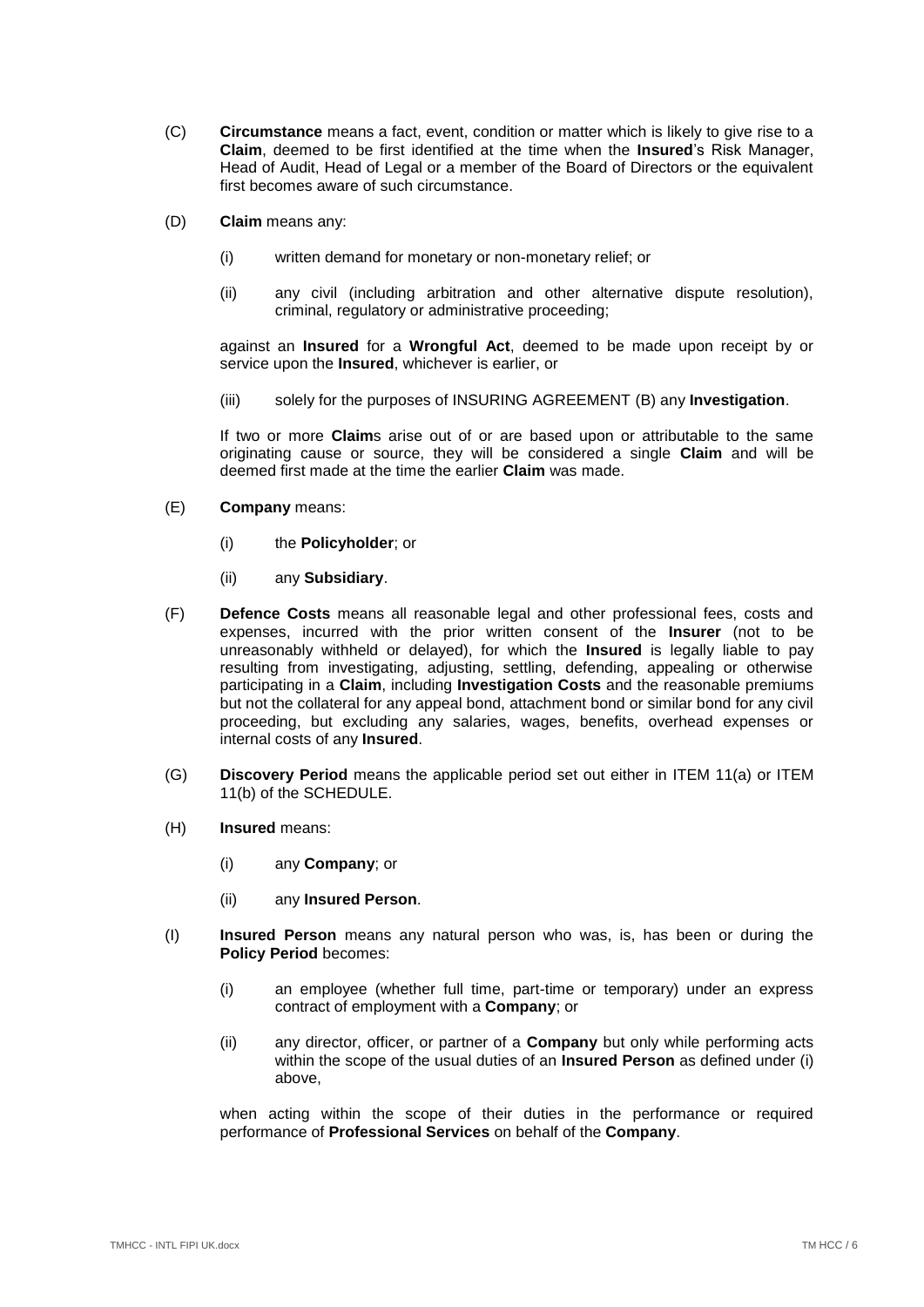Unless specifically agreed by the **Insurer** and endorsed to this Policy, **Insured Person** shall not include any person who is or acts on behalf of any independent:

- (1) broker; or
- (2) financial advisor; or
- (3) representative; or
- (4) agent; or
- (5) contractor,

of the **Insured** remunerated solely on a sales or commission basis.

- (J) **Insurer** means the entity named in [ITEM 7](#page-2-2) of the SCHEDULE.
- (K) **Investigation** means any formal or official hearing, investigation or inquiry by a government, government body, governmental or administrative agency, statutory body, official trade body, professional body, self-regulatory body, or any other regulator into the affairs of an **Insured** in their capacity as such, until such time that that a **Wrongful Act** is alleged, with respect to the performance of or failure to perform **Professional Services** by or on behalf of a **Company**.

An **Investigation** shall be deemed to commence and be first made upon receipt by the **Insured** of written documentation by the investigating authority:

- (i) that legally requires an **Insured Person** to attend such hearing, investigation or inquiry; or
- (ii) in which an **Insured** is identified by the investigating authority as a subject of such hearing, investigation or inquiry,

whichever is earlier.

**Investigation** shall not include routine regulatory supervision, inspection or compliance reviews or any investigation which focuses on an industry rather than an **Insured**.

- (L) **Investigation Costs** means all reasonable legal and other professional fees, costs and expenses (other than salaries, wages, benefits, overhead expenses or internal costs) incurred by or on behalf of an **Insured Person** with the prior written consent of the **Insurer** (not to be unreasonably withheld or delayed) in preparing for, attending or participating in, or co-operating with, an **Investigation**.
- (M) **Limit of Liability** means the amount stated in [ITEM 3](#page-2-3) of the SCHEDULE.
- <span id="page-6-0"></span>(N) **Loss** means:
	- (i) **Defence Costs**; and
	- (ii) any amounts that an **Insured** is legally liable to pay to a third party as a result of a **Claim** upon final adjudication made by any court, tribunal, legal panel or regulator, or upon settlement entered into by such **Insured** with the prior written consent of the **Insurer**, including:
		- (a) damages, settlements, pre and post judgment interest on a covered judgment or award, or awards of costs; and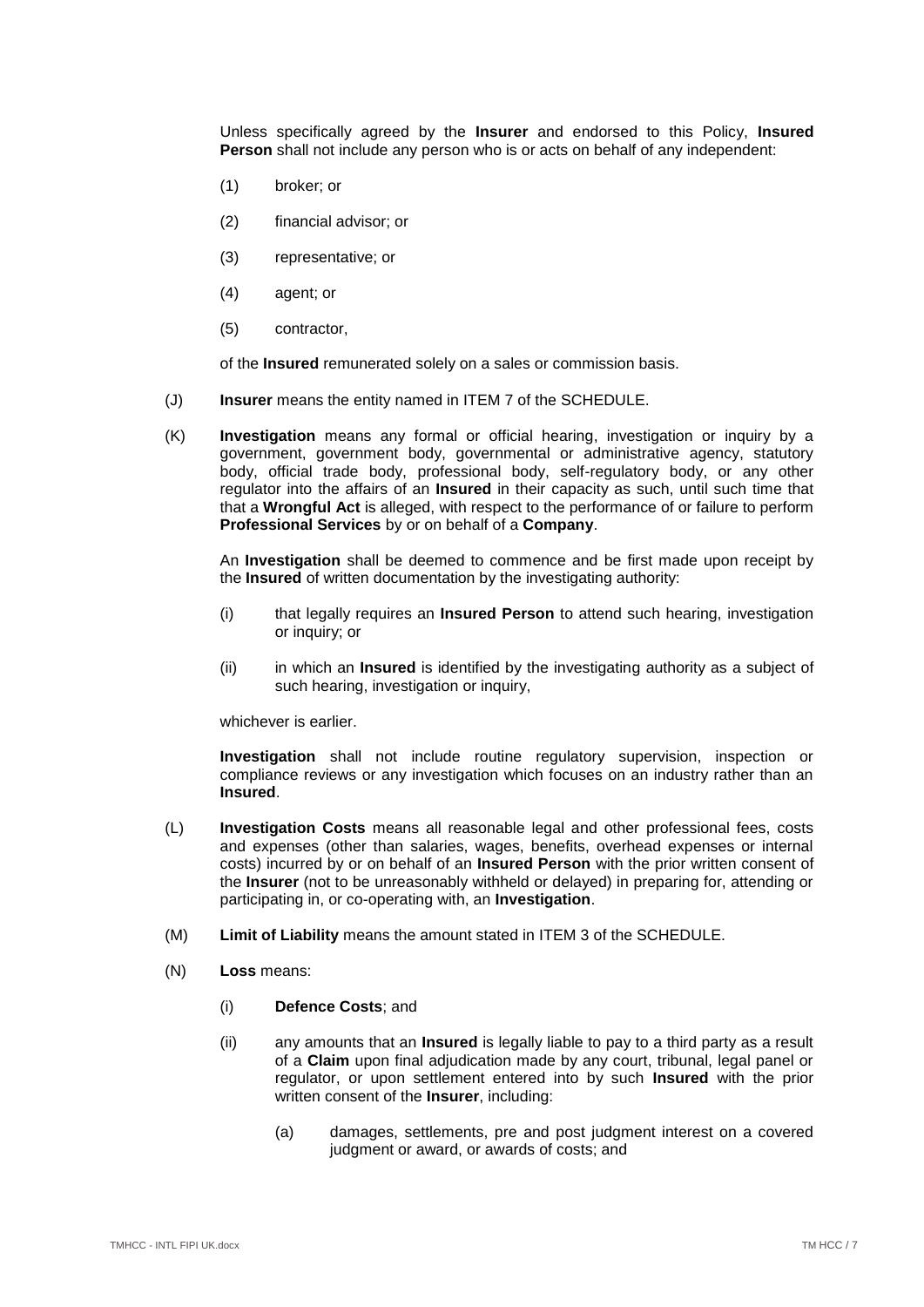(b) any civil fine or penalty where lawfully insurable by the laws of the jurisdictions in which such civil fine or penalty is payable and in which such fine or penalty was ordered to be paid, subject to the Sub-Limit stated in [ITEM 4\(a\)](#page-2-4) of the SCHEDULE;

<span id="page-7-0"></span>**Loss** shall not include:

- (1) non-compensatory damages, including punitive, exemplary or aggravated damages, or the multiplied portion of any multiplied damages award; or
- (2) fines or penalties, except to the extent covered under [\(N\)\(ii\)](#page-6-0)[\(b\)](#page-7-0) above; or
- (3) taxes; or
- (4) non-monetary relief and any costs incurred in complying with any judgment, award or settlement for non-monetary relief; or
- (5) any benefits, overheads, charges or expenses paid by or to any **Insured** including but not limited to the cost of the time of any **Insured**; or
- (6) wages, salaries, remuneration or any employment-related benefits of any **Insured Person**.
- (7) any amounts which are deemed uninsurable under the laws of the jurisdictions in which such sums are payable or in which such sums were ordered to be paid.

<span id="page-7-1"></span>(O) **Mitigation Amounts** means all reasonable:

- (i) external professional fees, costs and expenses (excluding **Defence Costs**) incurred by an **Insured** to avoid or mitigate the consequences of a **Wrongful Act**; and
- (ii) payments (or part thereof) by an **Insured** made to identified third parties solely and exclusively:
	- (a) as compensation for any actual loss sustained by such third parties resulting directly from a **Wrongful Act**; and
	- (b) to avoid or mitigate the consequences of such **Wrongful Act**;

provided always that the **Insurer** shall not be liable to make any payment for **Mitigation Amounts** unless:

- (1) the prior written consent of the **Insurer** (which shall not be unreasonably withheld or delayed) has been obtained to such professional fees, costs, and expenses being incurred, and/or to such payments being made; and
- (2) prior to such professional fees, costs, and expenses being incurred, and/or to such payments being made, such **Wrongful Act** has been reported as a **Circumstance** in compliance with the provisions of CLAIMS CONDITIONS  $(A)(ii)$  and  $(A)(iii)$ ; and
- (3) such **Insured** establishes to the reasonable satisfaction of the **Insurer** that such **Wrongful Act** would otherwise, but for the payment of the **Mitigation Amounts**, result in a covered **Loss** of an amount at least equivalent to the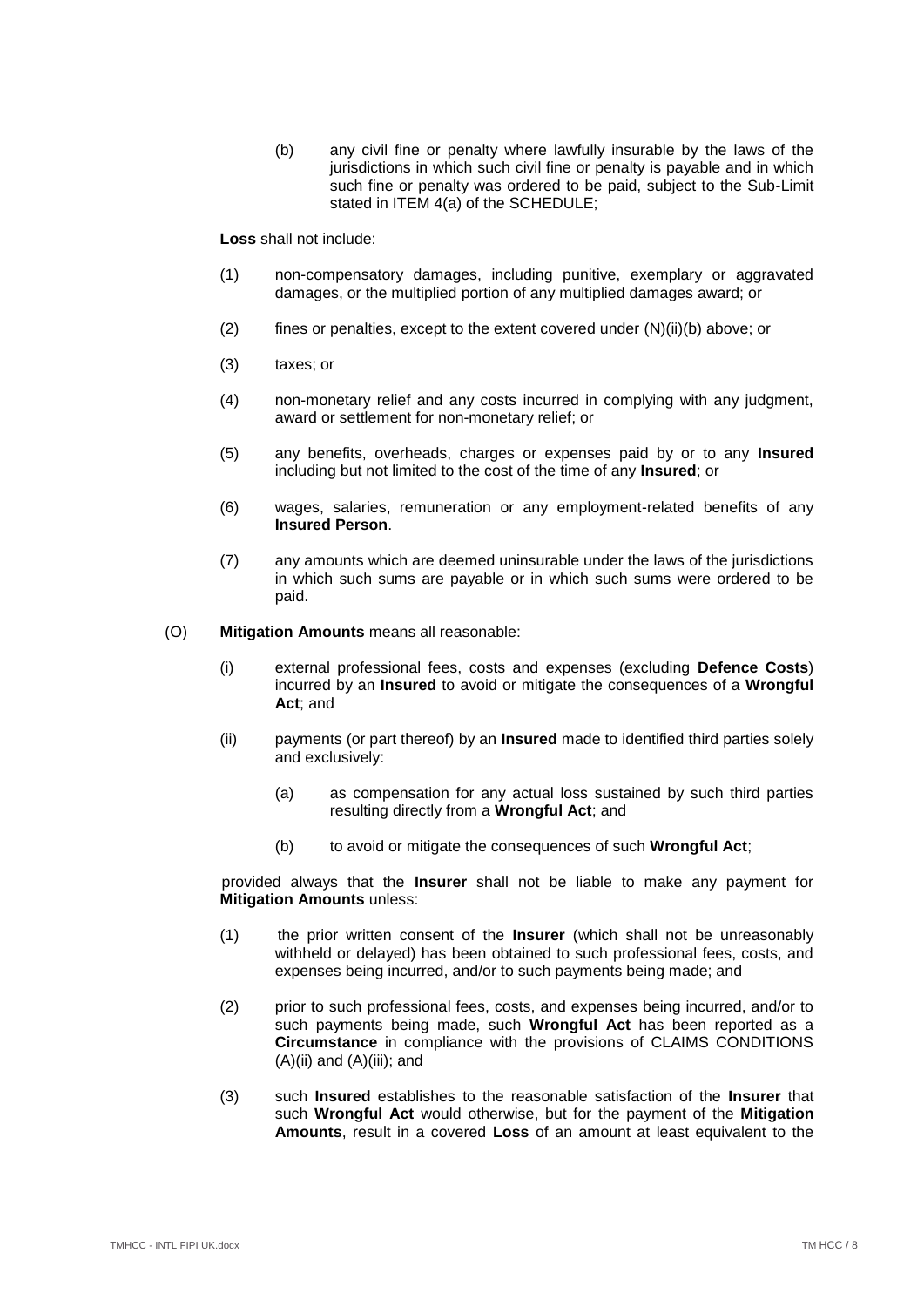total sum of all such professional fees, costs and expenses and/or such payments.

**Mitigation Amounts** shall not include any amounts excluded under the definition of **Loss**.

**Mitigation Amounts** shall on no account exceed the Sub-Limit set out in [ITEM 4\(b\)o](#page-2-5)f the SCHEDULE.

- (P) **Optional Discovery Period** means the period set out in [ITEM 11\(b\)](#page-3-1) of the SCHEDULE.
- (Q) **Policyholder** means the entity named in [ITEM 1](#page-2-0) of the SCHEDULE.
- (R) **Policy Period** means the period set out in [ITEM 2](#page-2-6) of the SCHEDULE.
- (S) **Professional Services** means any financial or professional services provided to a third party by or on behalf of a **Company**:
	- (i) for a fee, commission or other compensation; or
	- (ii) in conjunction with financial or professional services provided for a fee, commission or other compensation;

and shall include all administrative, back office or other internal operations which support the provision of such financial or professional services.

- (T) **Proposal** means (i) any publicly available annual financial statements, including the annual report, of the **Policyholder**, (ii) any document, information or statement made available to the **Insurer** for the purpose of its assessment of the risk to be covered under this Policy, and (iii) any attachments, exhibits, or appendices to any of the documents referred to in (i) and (ii).
- (U) **Retention** means the amount set out at [ITEM 5](#page-2-7) of the SCHEDULE.
- (V) **Retroactive Date** means the date set out in [ITEM 10](#page-3-2) of the SCHEDULE, if applicable.
- <span id="page-8-4"></span><span id="page-8-3"></span><span id="page-8-2"></span><span id="page-8-1"></span><span id="page-8-0"></span>(W) **Subsidiary** means:
	- (i) any entity in which, at or before the inception of the **Policy Period**, the **Policyholder**, either directly or through one or more Subsidiaries:
		- (a) owns more than 50% of the issued and outstanding shares; or
		- (b) controls more than 50% of the voting rights; or
		- (c) controls the right to vote for the election or removal of the majority of the board of directors; and
	- (ii) by way of automatic extension, any entity acquired or created by the **Policyholder** or any **Subsidiary** during the **Policy Period** in respect to which at least one of  $(W)(i)(a)$  $(W)(i)(a)$ ,  $(W)(i)(b)$ , or  $(W)(i)(c)$  $(W)(i)(c)$  above applies, unless such entity:
		- (a) at the date of its acquisition or creation by the **Policyholder** or **Subsidiary**: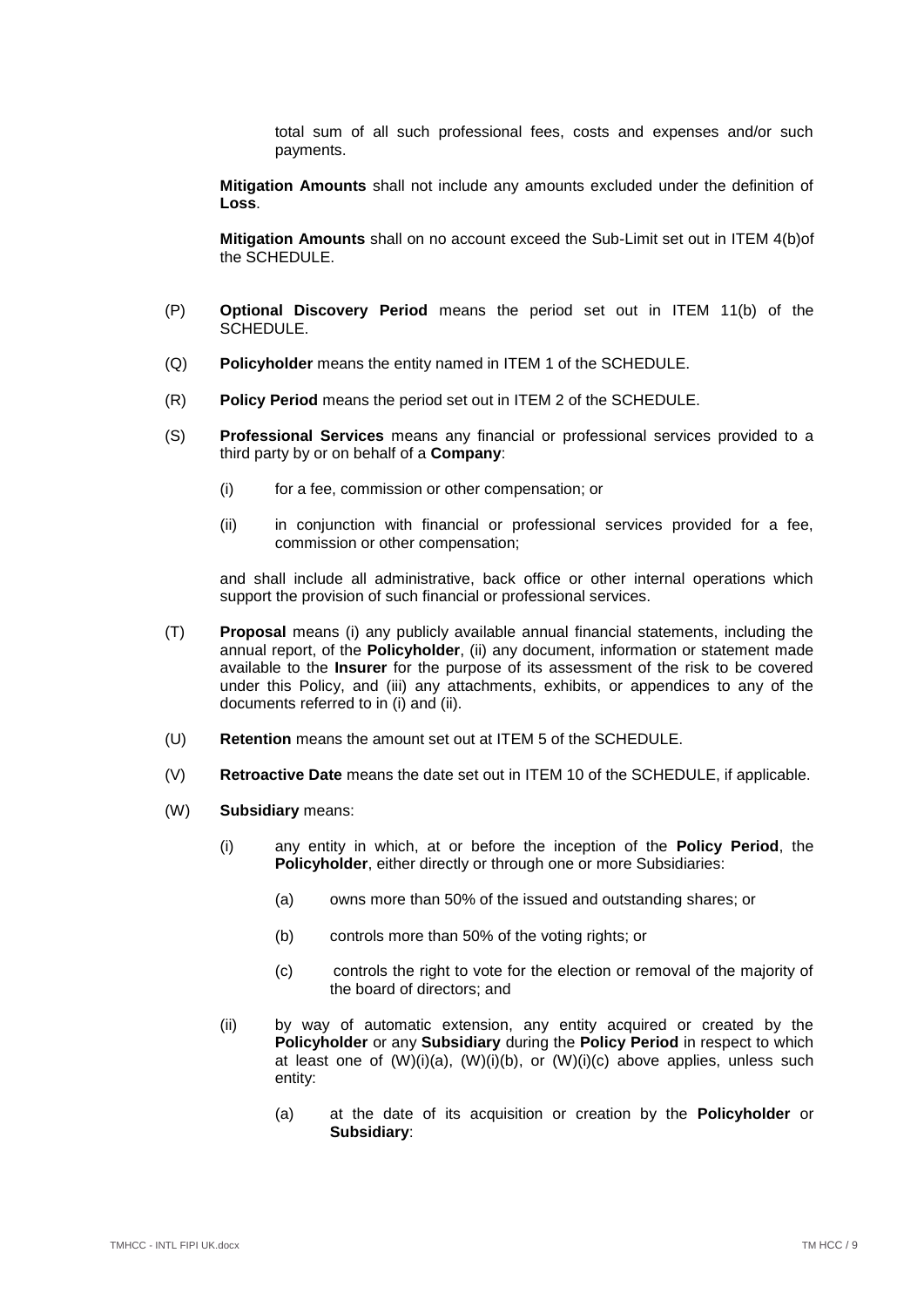- <span id="page-9-0"></span>1. has total gross assets that exceed 15% of the total consolidated assets of the **Policyholder** as reported in its latest audited Annual Report and Accounts (or equivalent in any other relevant jurisdiction), as calculated in accordance with the usual accounting policies, principles and practices of the **Policyholder**; or
- 2. derives more than 20% of its overall revenue from its operations in the United States of America its territories and possessions; or
- 3. generates the majority of its gross revenue from transactions via the Internet, or from factoring, accounts receivable financing or invoice discounting; or
- 4. has incurred any loss of the type covered by this Policy with a quantum greater than the **Retention** within the past 5 years of operating as the former business; or
- 5. has any of its Securities traded on any securities exchange in the United States of America.
- <span id="page-9-1"></span>(b) is created or acquired by the **Policyholder** or any **Subsidiary** for the purpose of acquiring assets and liabilities (that are not assets and liabilities of a **Company**), and which after such acquisition of assets or liabilities, shall fulfil any of [1](#page-9-0) to [5](#page-9-1) above; and
- <span id="page-9-2"></span>(iii) by way of optional extension, any entity created or acquired by the **Policyholder** during the **Policy Period** whereby either [\(W\)\(ii\)](#page-8-0)[\(a\)](#page-8-4) or (W)(ii)[\(b\)](#page-9-2) applies, but which the **Insurer** has at its sole discretion agreed, by endorsement to this Policy, to include as a **Subsidiary**, provided that coverage shall only apply in respect of such entity after the **Policyholder**:
	- (a) has provided sufficient details to permit the **Insurer** to assess and evaluate the potential increase in exposure; and
	- (b) has paid any reasonable additional premium and accepted any amendment to the Policy terms required by the **Insurer**.

For the avoidance of doubt:

- (1) an entity ceases to be a **Subsidiary** when none of the provisions set out in [\(W\)\(i\)](#page-8-0)[\(a\),](#page-8-1) [\(b\)](#page-8-2) or [\(c\)](#page-8-3) of this DEFINITION still apply to it; and
- (2) coverage under this Policy shall apply only to entities or to natural persons employed or appointed by such entities in respect of **Claims** for **Wrongful Acts** actually or allegedly committed, or **Investigations** in relation to events that actually or allegedly occurred or took place, during such time the said entities are or were Subsidiaries as defined above.
- (X) **Wrongful Act** means any actual or alleged act, error or omission committed individually or otherwise:
	- (i) by a **Company**; or
	- (ii) on behalf of a **Company**, by an **Insured Person** or any other person for whose acts such **Company** is legally liable,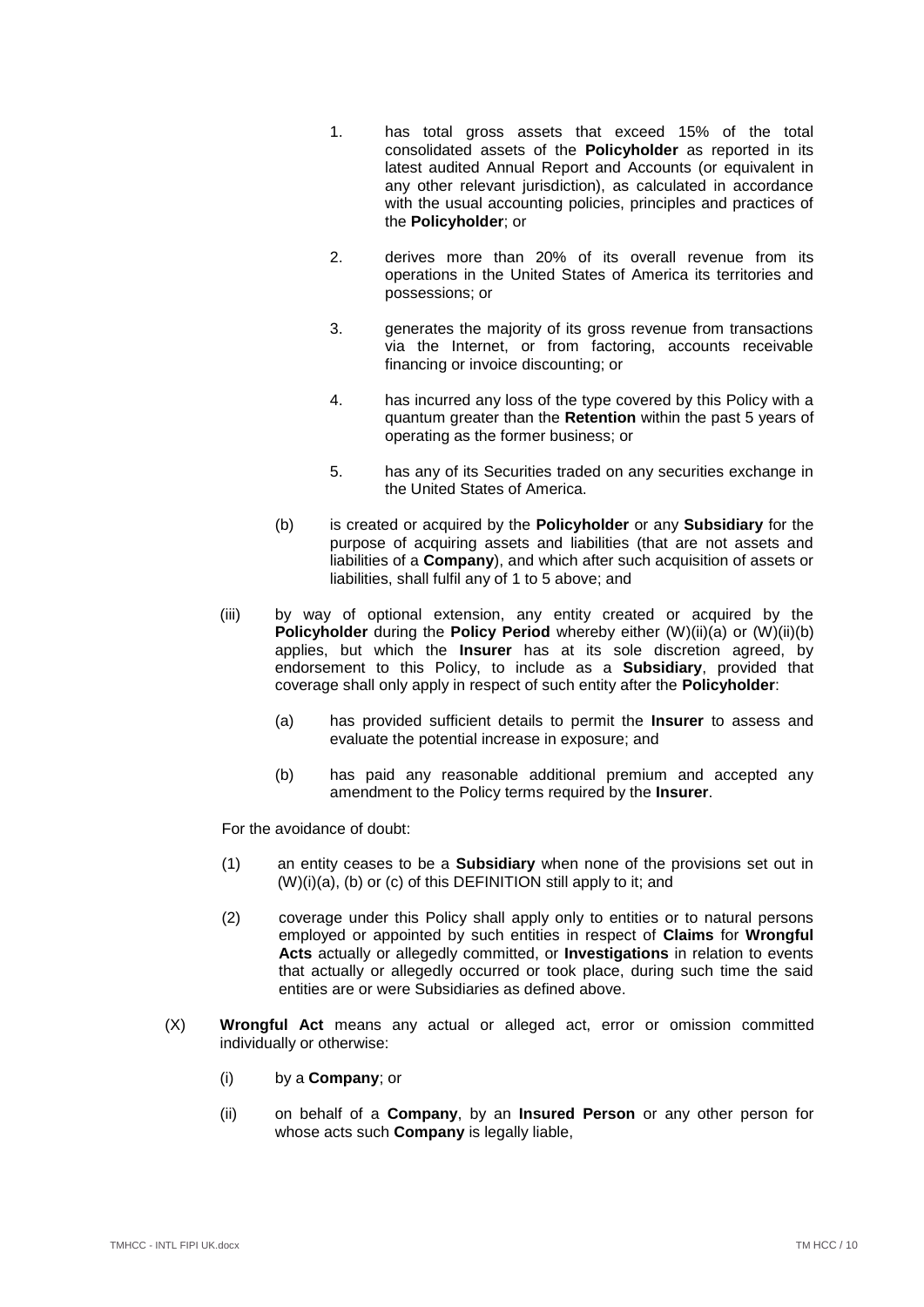in the performance of or failure to perform **Professional Services**.

### <span id="page-10-0"></span>3. EXCLUSIONS

The **Insurer** will not be liable to make any payment for **Mitigation Amounts** resulting from any **Wrongful Act**, or for **Loss** resulting from any **Claim**:

## <span id="page-10-1"></span>(A) UNLAWFUL CONDUCT

Arising out of, based upon or attributable to:

- (i) the actual or attempted gaining by the **Insured** of any profit, remuneration or advantage to which such **Insured** was not legally entitled; or
- (ii) the committing or permitting of a dishonest or fraudulent act or omission; or
- (iii) the deliberate committing or permitting of a breach of statute or violation of law or of a criminal act.

This EXCLUSION [\(A\)](#page-10-1) shall however only apply to that **Insured** to whom the above behaviour is established primarily or incidentally in a final adjudication by any court, tribunal, legal panel or regulator or by a written admission of such **Insured**.

<span id="page-10-2"></span>(B) PRIOR MATTERS

Arising out of, based upon or attributable to:

- (i) any facts, circumstances or **Wrongful Acts** underlying, alleged in, contained in or deriving from, the same originating cause as alleged or contained in any **Claim**, **Circumstance** or other matter which has been reported, or with respect to which any notice has been given under, any policy of which this Policy is a renewal or replacement or which it may succeed in time; or
- (ii) **Circumstances** known to the **Insured**'s Risk Manager, Head of Audit, Head of Legal or a member of the Board of Directors or the equivalent prior to the Inception Date as stated in [ITEM 2\(a\)](#page-2-8) of the SCHEDULE; or
- (iii) any facts, circumstances or **Wrongful Acts** either alleged to be or actually occurring prior to any applicable **Retroactive Date**.
- (C) CONTRACTUAL LIABILITY

Arising out of, based upon or attributable to any liability under any contract, agreement, guarantee or warranty except to the extent such liability would have attached to the **Insured** in the absence of such contract, agreement, guarantee or warranty.

(D) LENDER'S LIABILITY

Arising out of, based upon, or attributable to:

(i) the actual or alleged granting, refusing, continuing, honouring, or extending of any loan, lease, extension of credit or similar agreement or operation by an **Insured**, whether authorised or not, except to the extent of the liability of the **Insured** resulting directly or exclusively from the administration or servicing of any existing loan, lease, extension of credit or similar agreement or operation; or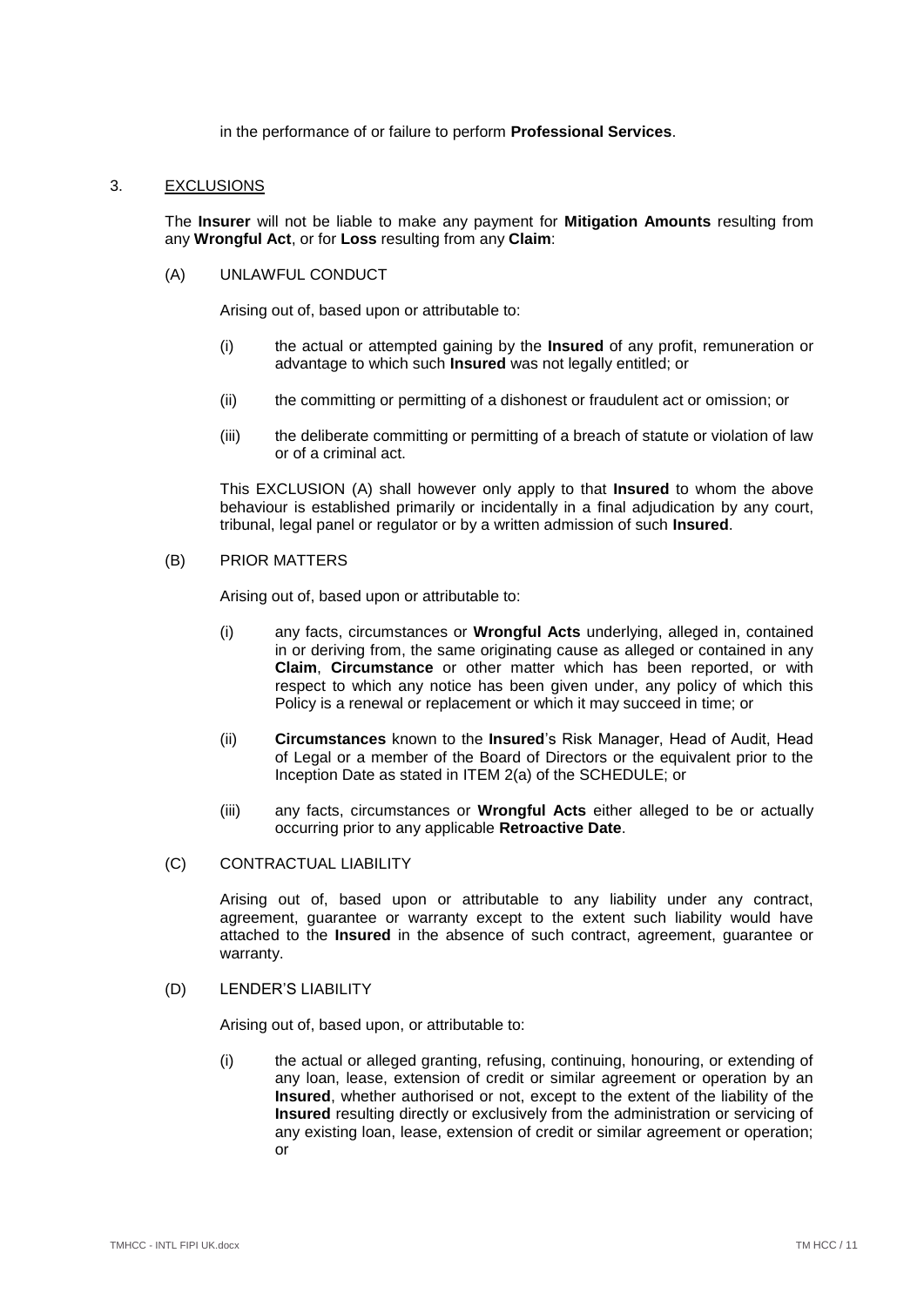(ii) the forfeiture, repossession or disposal of collateral in respect of any loan, lease, extension of credit or similar agreement or operation.

#### <span id="page-11-0"></span>(E) GOVERNMENT AND REGULATOR

Arising out of, based upon, or attributable to any **Claim** brought, or in respect of **Mitigation Amounts**, any **Claim** that is threatened, contemplated or anticipated to be brought, by, on behalf of, or at the behest of any government, government body, governmental or administrative agency, statutory body, official trade body, professional body, self-regulatory body or any other regulator.

This EXCLUSION [\(E\)](#page-11-0) shall not apply:

- (i) to the extent that such action is brought solely:
	- (a) in the capacity as a client or customer of any **Company**; or
	- (b) in the capacity as assignee of a client or customer of any **Company** as a result of indemnification and subrogation in the rights thereof; or
	- (c) on behalf or to the benefit of a client or customer of any **Company**; or
- (ii) to any **Investigation Costs**.
- (F) FEES AND COMMISSIONS

Arising out of, based upon, or attributable to fees, commissions, or other compensation for the actual or alleged provision of **Professional Services** or that portion of any settlement or award in an amount equal to such fees, commissions or other compensation.

### (G) INSURED VS INSURED AND SHAREHOLDER CLAIMS

Arising out of, based upon, or attributable to, any **Claim** brought, or in respect of **Mitigation Amounts**, any **Claim** that is threatened, contemplated or anticipated to be brought, by or on behalf of or in the name or right of:

- (i) any **Company**, or
- (ii) any parent, successor or assign of the **Policyholder**; or
- (iii) any entity in which an **Insured** or the management of any **Company** has an executive or controlling interest, or the parent, successor or assign of such entity; or
- (iv) any principal, partner, director or officer of any **Company**, any **Insured Person**, or any employee of any **Insured**, in their capacity as such; or
- (v) any shareholder or bondholder of any **Company**, or a holder of any similar equity, debt or obligation interest in any **Company**, in their capacity as such.
- (H) INFRASTRUCTURE FAILURE

Arising out of, based upon or attributable to:

(i) software or mechanical failure;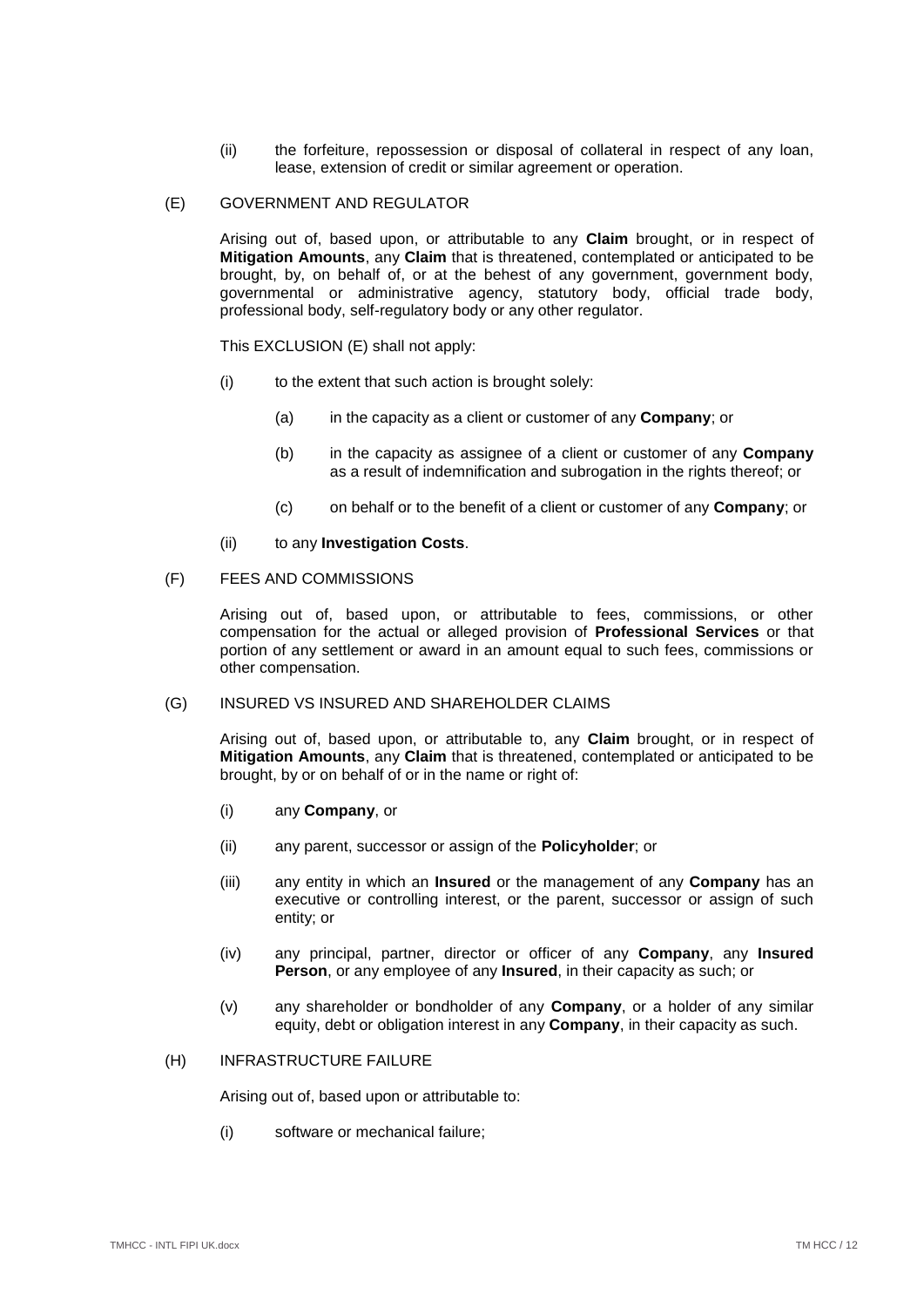- (ii) electrical failure, including any electrical power interruption, surge, brown out or black out; or
- (iii) telecommunications or satellite systems failure,

except to the extent such failure results directly from a **Wrongful Act** committed in using the systems of the **Company**.

#### (I) INSOLVENCY

Arising out of, based upon or attributable to the insolvency, bankruptcy, liquidation, administration or receivership of a **Company**.

# (J) MARKET ABUSE

Arising out of, based upon or attributable to any actual or alleged conduct which constitutes market abuse pursuant to the provisions of the Financial Services and Markets Act 2000 or any equivalent or similar legislation, regulations or rules in any jurisdiction.

# (K) BUSINESS RISKS

Arising out of, based upon or attributable to any:

- (i) proprietary trading, financial or business loss of the **Company** where the **Company** acted for its own account; or
- (ii) liability under a contract of insurance or reinsurance to pay benefits or indemnity due to the capacity of a **Company** as an insurer or reinsurer; or
- (iii) transaction where the **Company** has acted as a principal or counterparty.

### <span id="page-12-0"></span>(L) BODILY INJURY/ PROPERTY DAMAGE

Arising out of, based upon or attributable to:

- (i) bodily injury, sickness, mental anguish or emotional distress or disturbance, disease or death howsoever caused, provided that this EXCLUSION [\(L\)\(i\)](#page-12-0) shall not apply to any **Claim** for libel, slander, defamation or injurious falsehood; or
- (ii) damage to or loss of or destruction of tangible property or loss of use thereof, provided that this EXCLUSION [\(L\)\(ii\)](#page-12-0) shall not apply to any documents other than currency or other negotiable instruments.

#### (M) POLLUTION AND NUCLEAR

Arising out of, based upon or attributable to any direction, request or effort to test for, monitor, clean up, remove, contain, treat, detoxify, neutralise, respond to or assess the effects of:

(i) any substance, solid, liquid, gaseous, biological, radiological or thermal irritant, toxic or hazardous substance, or contaminant, including but not limited to, asbestos, asbestos products, mycota or by-products, lead, or lead containing products, smoke, vapours, dust, fibres, mould, spores, fungi, germs, soot, fumes, acids, alkalis, chemicals, air emissions, odour, waste water, oil, oil products, medical waste and waste materials (including nuclear materials) to be recycled, reconditioned or reclaimed; or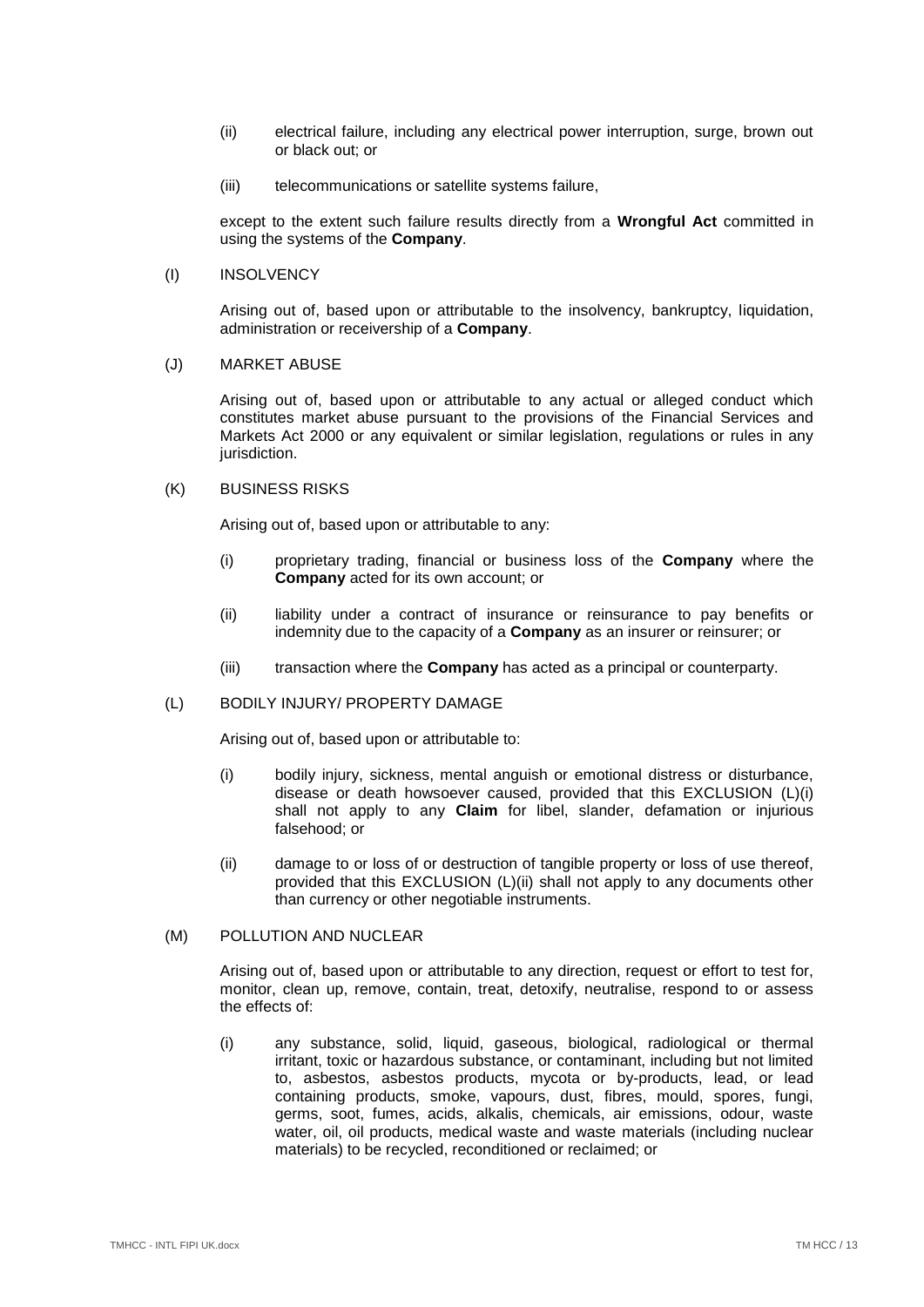(ii) ionising radiation or contamination by radioactivity from any nuclear fuel or from any nuclear waste from the combustion of nuclear fuel, or the radioactive, toxic, explosive or other hazardous properties of any explosive nuclear assembly or nuclear component thereof.

## (N) TRUSTEE LIABILITY

Arising out of, based upon, or attributable to, any act or omission by or on behalf of an **Insured** as a trustee, fiduciary or administrator of any pension, profit-sharing or employee benefits programme of any **Company**, including any actual or alleged violation of the responsibilities, obligations or duties imposed by the Employee Retirement Income Security Act of 1974 (USA) or the Pensions Act 1995 (UK) or any equivalent or similar legislation, regulations or rules in any jurisdiction.

# <span id="page-13-3"></span><span id="page-13-0"></span>(O) USA INVESTMENT BANKING

Arising out of, based upon, or attributable to:

- (i) the underwriting, securitising, syndicating, promoting, or market making of any debt or equity security or other evidence of indebtedness, or any loan or other extension of credit, or any other similar investment banking activity;
- <span id="page-13-1"></span>(ii) the rendering of advice or recommendations regarding any actual, attempted or threatened merger, acquisition, divestiture, tender offer, proxy contest, leveraged buy-out, privatisation, insolvency proceeding, reorganisation, capital restructuring, re-capitalisation, spin-offs, primary or secondary offerings of debt or equity securities or other evidence of indebtedness, dissolution or sale of all or substantially all of the assets or stock of a business entity or any effort to raise or furnish capital or financing for any enterprise or entity; or
- <span id="page-13-2"></span>(iii) the rendering of a fairness opinion regarding the valuation of any assets or business entity not held by the **Insured** as trustee; or
- <span id="page-13-4"></span>(iv) any acquisition or sale of securities by the **Insured** for their own account; or
- (v) any disclosure requirements in connection with [\(i\),](#page-13-0) [\(ii\)](#page-13-1) or [\(iii\)](#page-13-2) above,

by or on behalf of an **Insured**.

This EXCLUSION [\(O\)](#page-13-3) shall only apply if and to the extent that the **Claim** is brought and/or maintained against an **Insured** or, but for the payment of such **Mitigation Amounts**, a **Claim** would have been brought and/or maintained against an **Insured**:

- (a) before any judicial, arbitral, administrative or regulatory court, panel or authority of the United States of America or any of their territories or possessions; or
- (b) anywhere in the world in relation to the enforcement of a judicial, arbitral, administrative or regulatory decision rendered in the United States of America or any of their territories or possessions; or
- (c) in respect of any of the activities of the **Insured** listed in [\(i\),](#page-13-0) [\(ii\),](#page-13-1) [\(iii\)](#page-13-2) or [\(iv\)](#page-13-4) above in the United States of America or any of their territories or possessions.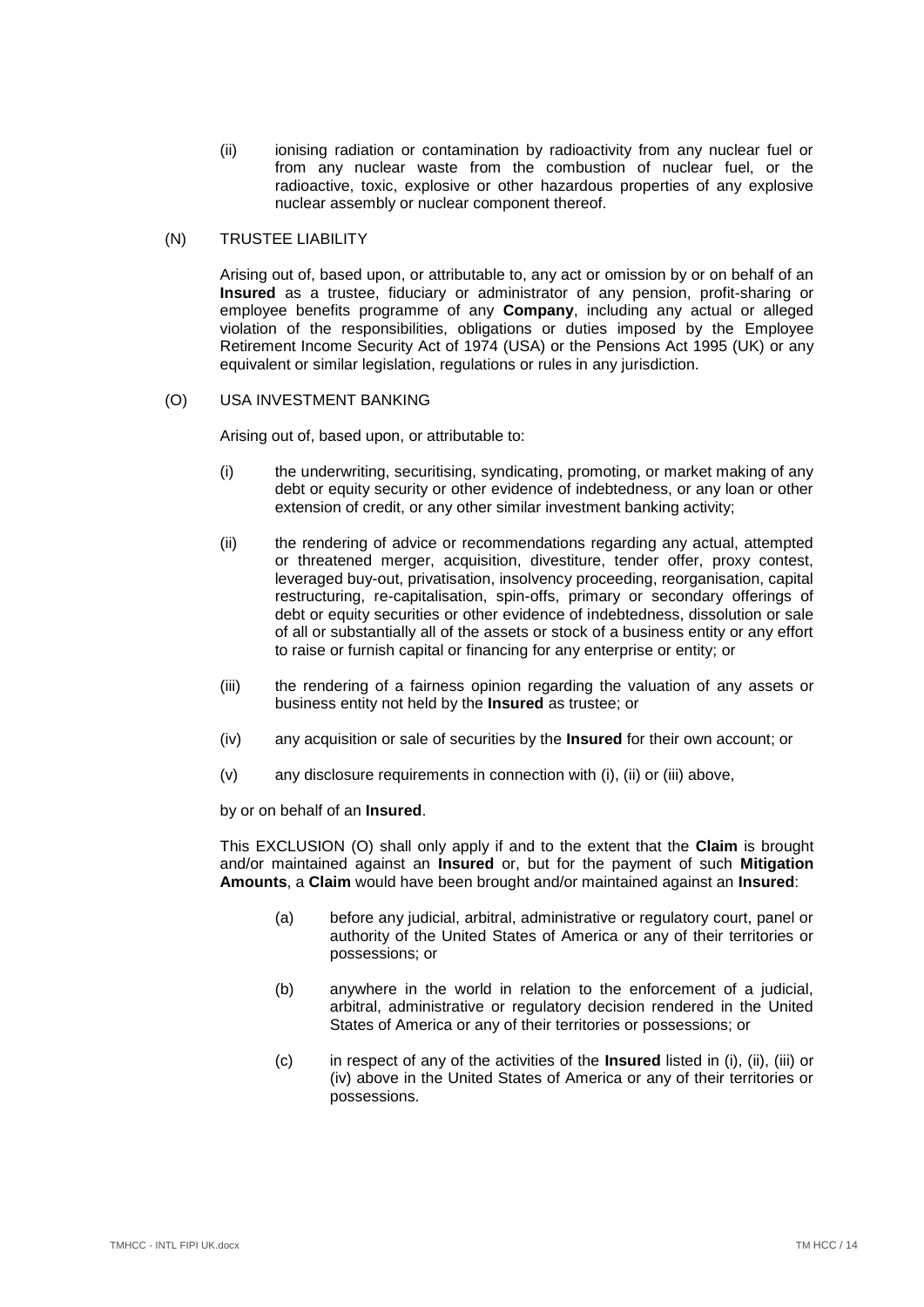# (P) INTELLECTUAL PROPERTY

Arising out of, based upon, or attributable to:

- (i) the breach of any intellectual property license, patent, trade or service mark, copyright, any other form of registered intellectual property right; or
- (ii) any breach of a right to privacy; or
- (iii) misappropriation of a trade secret (including but not limited to any information (including a formula, compilation, pattern, programme, device, method, process, technique or know-how) that derives independent economic value, actual or potential, from not being generally known and not readily ascertainable through proper means by another person who can obtain economic advantage from its disclosure or use).

### <span id="page-14-0"></span>4. EXTENSIONS

Subject always to the other terms, conditions and exclusions of this Policy (unless specified otherwise), the following extensions are added to the Policy:

## <span id="page-14-1"></span>(A) DISCOVERY PERIOD

This Policy shall be extended to cover **Claims** first made subsequent to the **Policy Period** but during any applicable **Discovery Period**, solely for acts, errors or omissions actually or allegedly committed before the Expiration Date stated in [ITEM](#page-2-9)  [2\(b\)](#page-2-9) of the SCHEDULE.

A **Discovery Period** shall be afforded under the following conditions:

- (i) If, subsequent to the expiration of the **Policy Period**, this Policy is not renewed or replaced by any other policy affording similar coverage, the **Insurer** will grant:
	- (a) an **Automatic Discovery Period** as stated in [ITEM 11\(a\)](#page-3-0) of the SCHEDULE at no additional premium; and
	- (b) subject to written request to this effect and payment of the applicable additional premium before the Expiration Date stated in [ITEM 2\(b\)](#page-2-9) of the SCHEDULE by the **Policyholder**, the **Optional Discovery Period** as stated in [ITEM 11\(b\)](#page-3-1) of the SCHEDULE at the corresponding additional premium; and
	- (c) any additional premium shall be deemed to be fully earned as of the inception of the **Optional Discovery Period**.
- (ii) Any **Discovery Period** invoked shall be automatically cancelled upon the effective date or the date of execution of any other policy affording similar coverage to part or all of the **Insureds**, whichever is the earlier.
- (iii) Rights to a **Discovery Period** shall automatically lapse upon a **Change in Control**.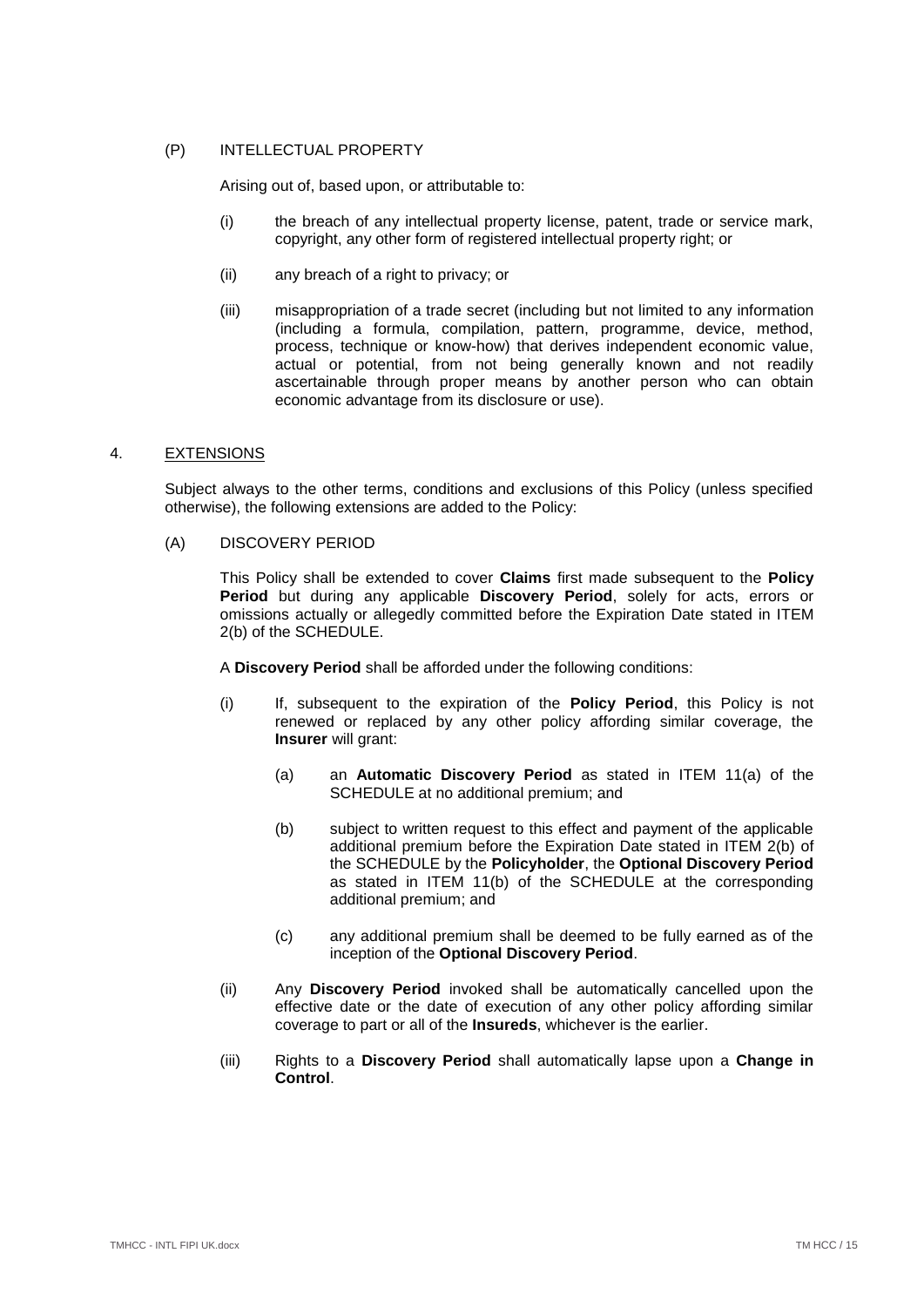# <span id="page-15-1"></span>(B) EMERGENCY MITIGATION AMOUNTS

The **Insurer** will waive the requirement for prior written consent to the incurring or payment of **Mitigation Amounts** up to the maximum aggregate Sub-Limit stated in [ITEM 4\(](#page-2-10)b) of the SCHEDULE where the **Insured** subsequently demonstrates to the reasonable satisfaction of the **Insurer** that it was not reasonably practicable for the **Insured** to seek the prior consent of the **Insurer**, provided always that the **Insurer** shall have no liability under this EXTENSION [\(B\)](#page-15-1) unless the **Insured** notifies the **Insurer** of such **Mitigation Amounts** within fourteen (14) days of first incurring such **Mitigation Amounts** or the date of first payment of such **Mitigation Amounts** (whichever is earlier).

For the avoidance of doubt, all conditions for the coverage of **Mitigation Amounts** other than the prior written consent of the **Insurer** remain applicable for the purposes of this EXTENSION [\(B\).](#page-15-1)

### <span id="page-15-3"></span>(C) EXTRADITION PROCEEDINGS

This Policy shall be extended to include as **Claim**s and, therefore, to cover **Loss** arising from, any proceedings against an **Insured Person** following a request or arrest warrant for deportation or extradition, including an appeal or separate proceeding to overturn a deportation, extradition or arrest order, provided such request or arrest is not issued as a consequence of such **Insured Person** being unlawfully at large in any country or jurisdiction after final adjudication by the court of another country.

Solely for the purposes of this EXTENSION [\(C\),](#page-15-3) such **Claim** shall be deemed first made upon receipt by the **Insured Person** of an official notice in writing from the responsible government authority advising of a request for extradition being made against them, or upon execution of a warrant for arrest of such **Insured Person**, whichever is the earlier.

# <span id="page-15-4"></span>(D) ESTATES, HEIRS AND LEGAL REPRESENTATIVES

This Policy shall be extended to include as **Insured Persons** the estates, heirs, legal representatives or assigns of an **Insured Person** who is deceased or the legal representatives or assigns of an **Insured Person** who is incompetent, insolvent or bankrupt, to the extent that such **Insured Person** would have been covered by this Policy for **Loss** in the absence of their death, incompetence, insolvency or bankruptcy.

# <span id="page-15-5"></span>(E) SPOUSES AND DOMESTIC PARTNERS

This Policy shall be extended to include as an **Insured Person** the lawful spouse or domestic partner( including same sex relationship civil partnerships), of any **Insured Person** to the extent that such lawful spouse or domestic partner is subject to a proceeding solely by reason of their ownership or interest in property which a claimant seeks as recovery in respect of a **Claim** against such **Insured Person**.

### <span id="page-15-2"></span><span id="page-15-0"></span>5. CLAIMS CONDITIONS

- (A) NOTICE
	- (i) The **Insured** shall give written notice to the **Insurer** of any **Claim** as soon as reasonably practicable within the **Policy Period** (or **Discovery Period**, if applicable), with full particulars as to dates, persons and entities involved, claimants, the actual or alleged **Wrongful Acts** and the consequences which have resulted or may result from any anticipated **Claim** and, where it has not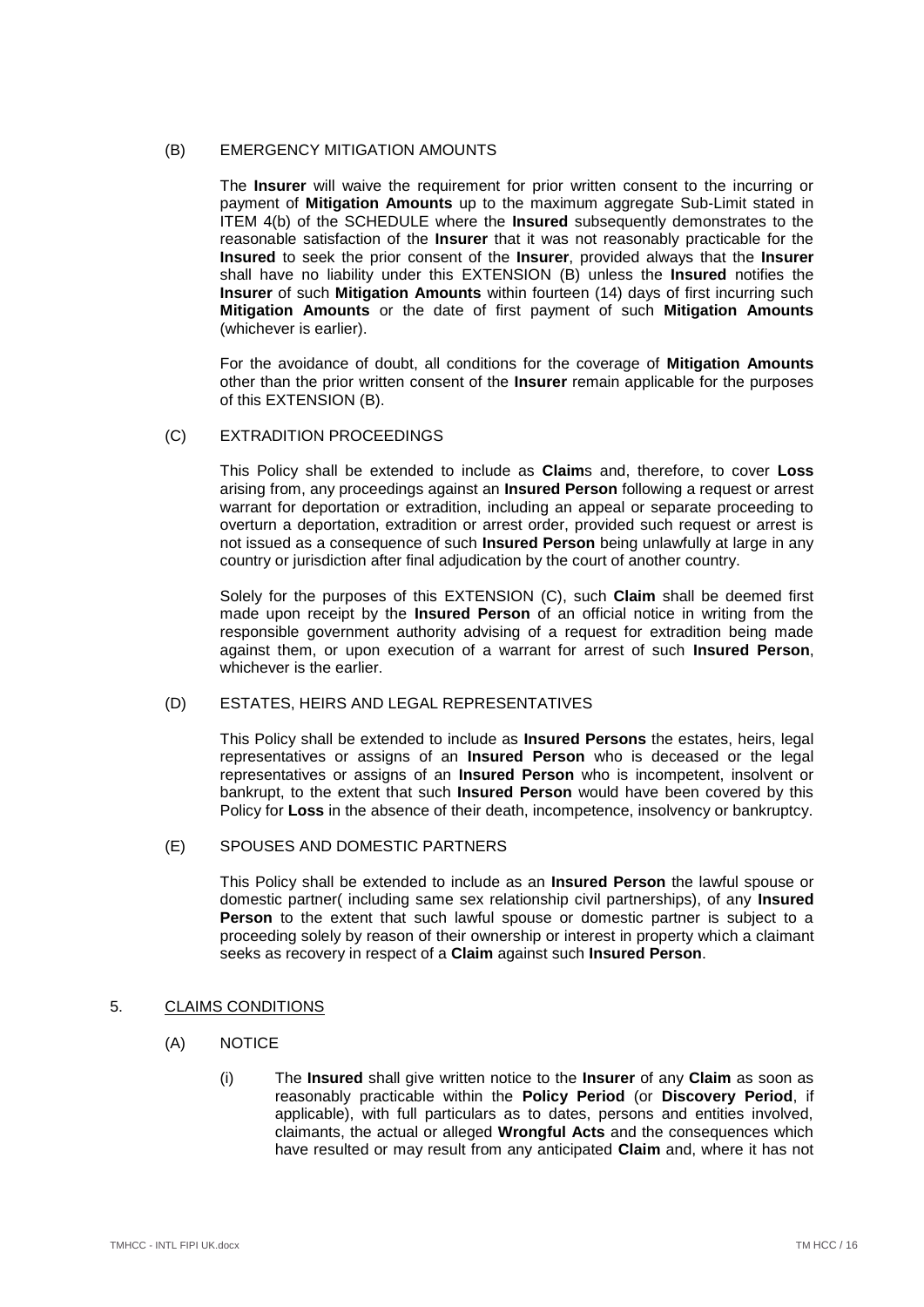been reasonably practicable for the **Insured** to give notice during the **Policy Period** (or **Discovery Period**, if applicable), then notice shall be given in any event no later than thirty (30) days of the date of expiration of the **Policy Period** (or **Discovery Period**, if applicable).

If written notice of a **Claim** has been given to the **Insurer** as prescribed above, then any further **Claim** arising out of, based upon or attributable to the same originating cause or source will be deemed together with the earlier **Claim** as a single **Claim** first made during the **Policy Period** and notified at the time of the original notice.

(ii) If a **Circumstance** is identified during the **Policy Period**, the **Insured** may give written notice to the **Insurer** of such **Circumstance** and the reasons for anticipating such a **Claim**, with full particulars as to dates, persons and entities involved (where known), potential claimants (where known), the actual or potential **Wrongful Acts** and the consequences which have resulted or may result from any anticipated **Claim**, as soon as reasonably practicable upon identification and in no event later than thirty (30) days after the Expiration Date stated in [ITEM 2\(b\)](#page-2-9) of the SCHEDULE.

Such notice having been given to the **Insurer** as prescribed above, then any **Claim** arising out of, based upon or attributable to the notified **Circumstance** will be deemed to have been first made during the **Policy Period** and notified at the time of the original notice.

- (iii) All notices of **Claims** or **Circumstances** under this CLAIMS CONDITION [\(A\)](#page-15-2) shall be in writing, referring to the Policy Number, and be made to the address set out in [ITEM 8](#page-3-3) of the SCHEDULE.
- (iv) The **Insurer** shall be liable solely in respect of **Claims** or **Circumstances** notified in compliance with this CLAIMS CONDITION [\(A\).](#page-15-2)

# (B) DEFENCE AND SETTLEMENT OF CLAIMS AND CONSENT

- (i) It is the duty of the **Insured**, not the **Insurer**, to defend **Claims**. However, the **Insurer**, in its sole and absolute discretion, may elect in writing to take over and conduct the defence and settlement of any **Claim**. If the **Insurer** does not so elect, it shall be entitled to participate fully in the investigation, adjustment, defence, settlement, and appeal of any **Claim**.
- (ii) An **Insured** shall not admit or assume any liability, make any offer to settle or enter into any settlement, consent to any judgment, pay any **Loss**, or otherwise incur any **Defence Costs** or **Mitigation Amounts** (unless covered under EXTENSION [\(B\)\)](#page-15-1) without the prior written consent of the **Insurer** (not to be unreasonably withheld or delayed).
- (iii) The **Insured** shall provide to the **Insurer** all information, assistance and cooperation, shall do nothing to prejudice the interests of the **Insurer** and shall assist the **Insurer** with any **Claim** or **Circumstance**.
- (iv) The **Insured** shall use due diligence and do and concur in doing all things reasonably practicable to avoid or diminish any **Loss** under this Policy.
- (v) Save for any specific request of the **Policyholder**, the **Insurer** shall be under no obligation to make any payment of **Loss** or **Mitigation Amounts** under this Policy other than to the **Policyholder**. Such payment shall constitute a full and complete release and discharge of the liability of the **Insurer** in respect of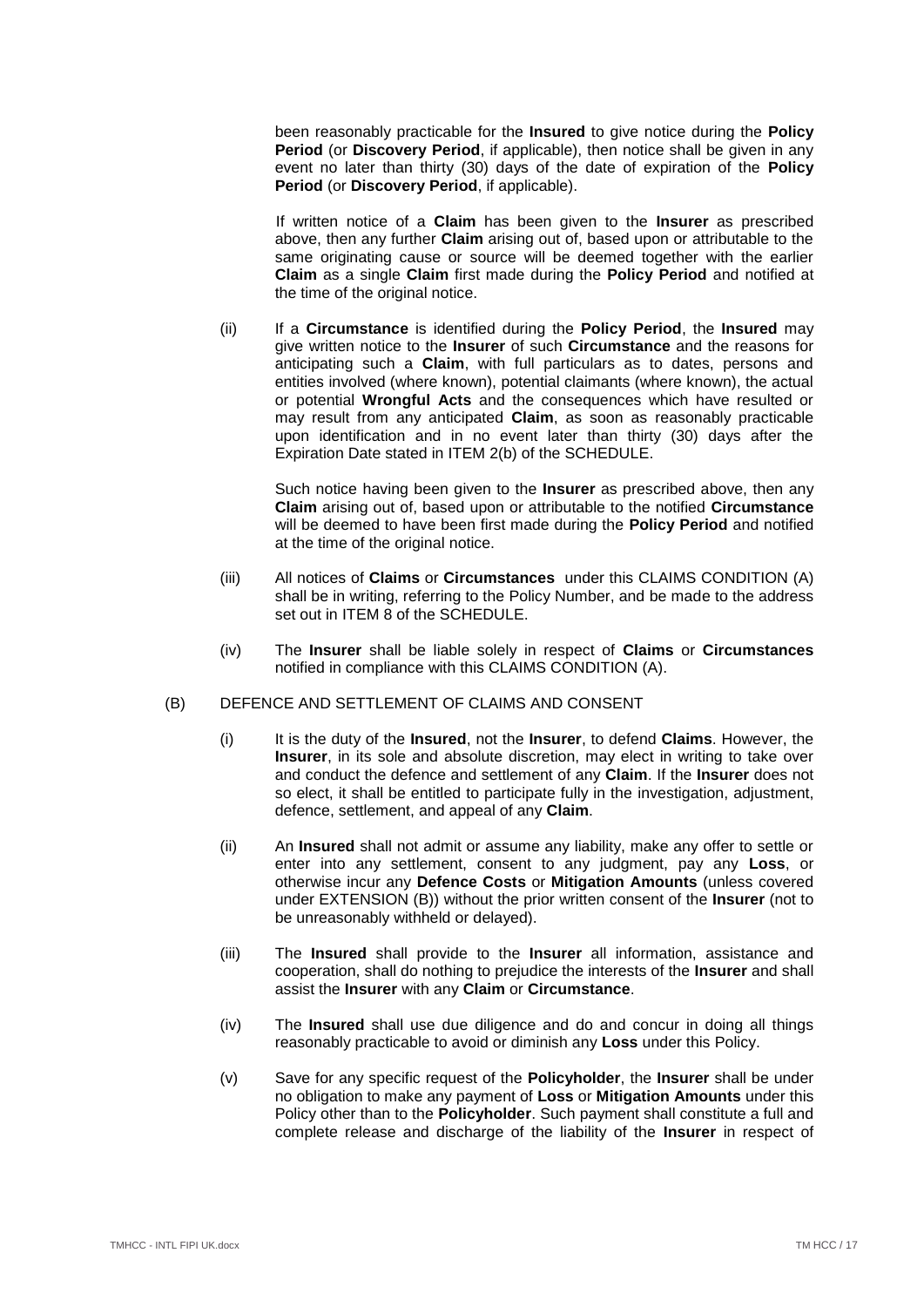such **Loss** or **Mitigation Amounts**, whether suffered directly by the **Policyholder** or not.

- <span id="page-17-1"></span>(C) ALLOCATION
	- (i) The **Insurer** shall pay only those amounts or portions of **Loss** or **Mitigation Amounts** relating to covered matters. If the **Insured** incurs any **Loss** or **Mitigation Amounts** that includes both matters covered and matters not covered by this Policy, or results from a **Claim** or potential **Claim** (in the case of **Mitigation Amounts**) that is made against or involves both covered and non-covered parties, the **Insured** and the **Insurer** shall use their best efforts to determine a fair and proper allocation of the **Loss** or **Mitigation Amounts** covered hereunder, taking into account the relative legal and financial exposures of the parties to the **Claim**, potential **Claim**, and the relative benefits to the relevant parties to be obtained by the resolution of the **Claim** or potential **Claim**.
	- (ii) If an allocation cannot be agreed between the **Insured** and the **Insurer**, then the parties agree that it shall be determined, having regard to the principles stated in this CLAIMS CONDITION, by a legal counsel to be mutually agreed upon, who shall act as an expert and not an arbitrator and whose determination shall be based upon the written submissions of the parties. There shall be no obligation on such counsel to provide reasons unless specifically requested by the **Insured** or the **Insurer**.
	- (iii) The costs of any reference to expert determination under this CLAIMS CONDITION [\(C\)](#page-17-1) shall be borne equally by both the **Insured** and the **Insurer**.

#### <span id="page-17-0"></span>(D) SUBROGATION AND RECOVERIES

(i) The **Insurer** shall be subrogated to all of the rights of recovery of the **Insured** to the extent of all payments of **Loss** or **Mitigation Amounts**.

The **Insured** shall do nothing to prejudice such rights of recovery, shall provide to the **Insurer** all information, assistance and cooperation, and shall do everything necessary to secure any rights, including the execution of any documents necessary to enable the **Insurer** effectively to bring suit in the name of the **Insured** whether such acts become necessary before or after payment by the **Insurer**.

- (ii) Any recoveries, whether effected by the **Insurer** or the **Insured**, following the payment of **Loss** or **Mitigation Amounts** under this Policy and after deducting the actual cost of obtaining such recovery but excluding the own labour or establishment costs of the **Insured**, will be allocated in the following order of reimbursement:
	- (a) Initially, to reimburse the **Insured** for any **Loss** or **Mitigation Amounts** which exceed the amount of **Loss** or **Mitigation Amounts** paid under this Policy (disregarding the amount of any **Retention** applicable),
	- (b) Subsequently, to reimburse the **Insurer** for any payment made for such **Loss**, **Mitigation Amounts**, costs, fees and expenses incurred under this Policy, and
	- (c) Finally, to reimburse the **Insured** for such **Loss** or **Mitigation Amounts** sustained by the **Insured** by reason of the **Retention** applicable pursuant to [ITEM 5](#page-2-7) of the SCHEDULE.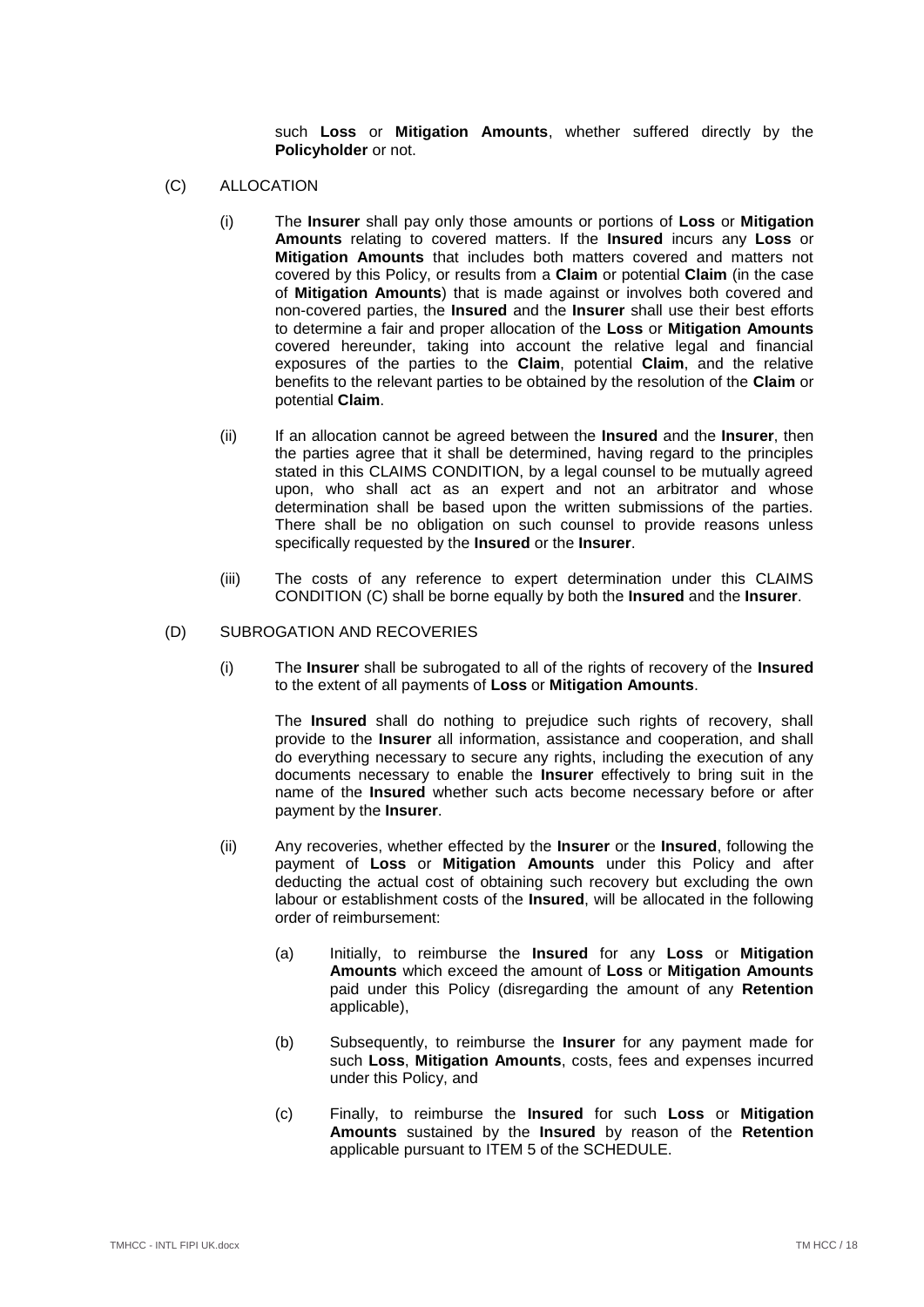# (E) FRAUDULENT CLAIMS

If any **Insured** shall give any notice or claim cover for any **Loss** or **Mitigation Amounts** under this Policy knowing such notice or claim to be false or fraudulent as regards amounts or otherwise, such **Loss** or **Mitigation Amounts** shall be excluded from cover under the Policy and the **Insurer** reserves the right, in its sole and absolute discretion, to avoid this Policy in its entirety, in which case any cover or payment under the Policy shall be forfeited, all premium shall be deemed fully earned and nonrefundable and the **Insured** shall reimburse the **Insurer** for any payments already made under this Policy.

## <span id="page-18-0"></span>6. GENERAL CONDITIONS

# (A) CHANGE IN CONTROL AUTOMATIC RUN-OFF

In the event of a **Change in Control** during the **Policy Period**, this Policy will continue in full force and effect until the end of the **Policy Period** with respect to:

- (i) **Claim**s for **Wrongful Acts** actually or allegedly committed,
- (ii) **Investigations** in relation to events that actually or allegedly occurred or took place, and
- (iii) **Mitigation Amounts** resulting from **Wrongful Acts** actually or allegedly committed,

before the effective date of such **Change in Control**, but coverage will cease with respect to **Claim**s and **Mitigation Amounts** in respect of **Wrongful Acts** actually or allegedly committed, and **Investigations** in relation to events that actually or allegedly occurred or took place, thereafter (unless otherwise agreed to by the **Policyholder** and the **Insurer**) and the premium will be considered fully earned in consideration of the coverage provided.

The **Policyholder** shall give the **Insurer** written notice of the **Change in Control** as soon as practicable after first becoming aware thereof and in any ever prior to the effective date thereof. However, no delay in notification or awareness shall prejudice the effectiveness of the above.

- (B) LIMIT OF LIABILITY AND RETENTION
	- (i) **Limit of Liability** and Sub-Limits:

The maximum aggregate liability of the **Insurer** under this Policy for all **Loss** or **Mitigation Amounts** shall not exceed the **Limit of Liability**, regardless of the number of **Claims**, **Wrongful Acts**, or **Insureds** who claim under this Policy.

All Sub-Limits stated in [ITEM 4](#page-2-10) of the SCHEDULE are aggregate for the whole **Policy Period** (and **Discovery Period**, if applicable) regardless of the number of **Claim**s or **Wrongful Acts** or **Insureds** and are part of and not in addition to the **Limit of Liability**.

(ii) **Retention** and Aggregation: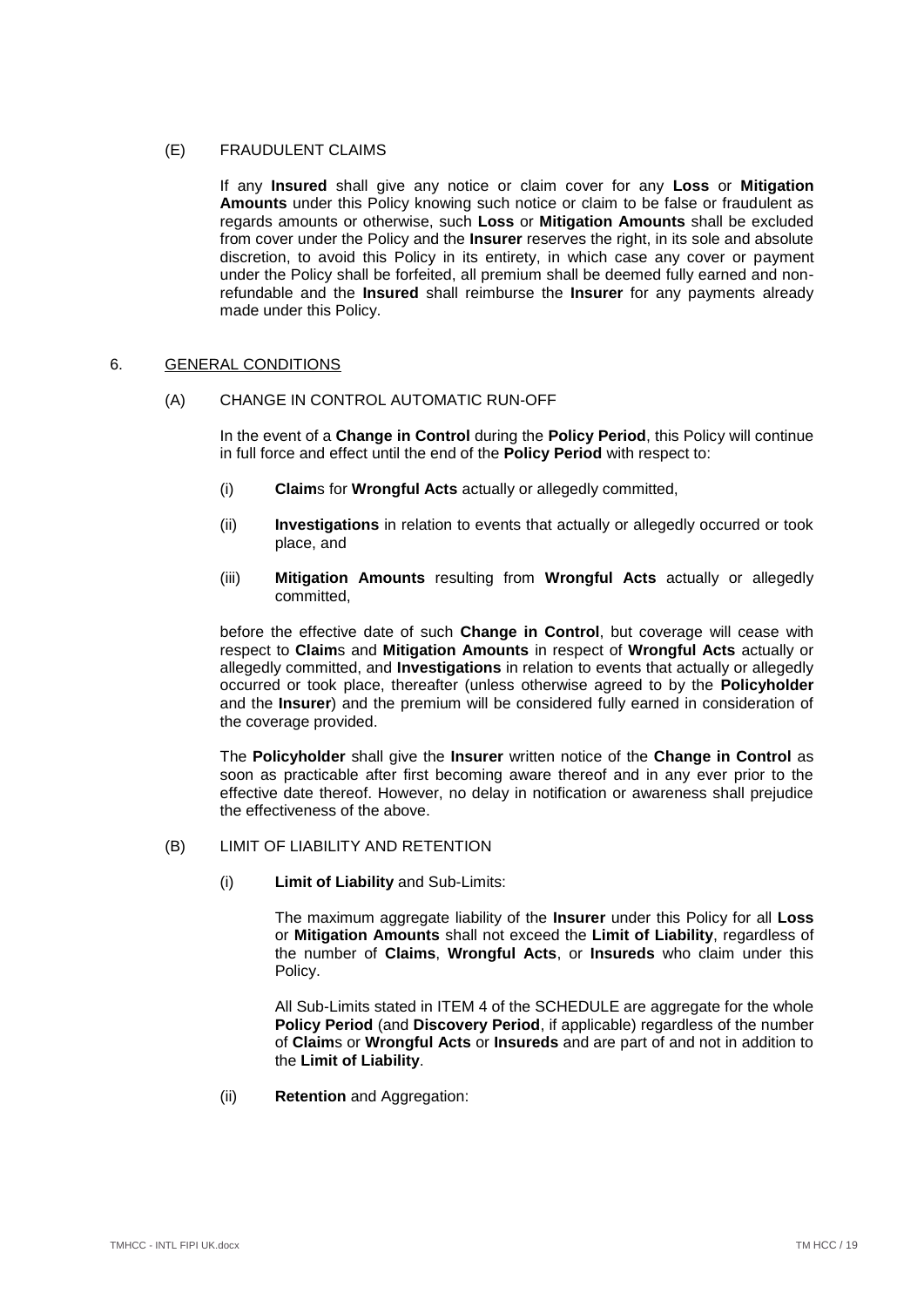(a) The **Insurer** will be liable only for the amount of **Loss** or **Mitigation Amounts** which exceeds the **Retention** stated in [ITEM 5](#page-2-7) of the SCHEDULE<sub>.</sub>

> Such **Retention** is to be borne by the **Insured** and shall remain uninsured hereunder.

- (b) A single **Retention** amount will apply:
	- 1. to each and every **Claim** in respect of INSURING AGREEMENT [\(A\)](#page-4-3) and EXTENSIONS [\(A\),](#page-14-1) [\(C\),](#page-15-3) [\(D\)](#page-15-4) and [\(E\);](#page-15-5) and
	- 2. to each and every **Wrongful Act** or series of related, continuous or repeated **Wrongful Acts** in respect of INSURING AGREEMENT [\(C\)](#page-4-4) and EXTENSION [\(B\).](#page-15-1)
- (c) In the event that covered **Mitigation Amounts** were incurred or paid to prevent or mitigate a potential **Claim** anticipated to result from a **Wrongful Act** or a series of related, continuous or repeated **Wrongful Act**s, any **Claim** resulting from the same **Wrongful Act** or series of **Wrongful Acts** will be considered a single **Claim** together with such potential **Claim** and a single **Retention** amount shall apply thereto.
- (d) In the event that one or more **Insureds** is entitled to indemnity under more than one INSURING AGREEMENT or EXTENSION then no more than one **Retention**, **Limit of Liability** or Sub-Limit shall apply (as the case may be). Subject to the **Limit of Liability**, the applicable **Retention** or Sub-Limit or shall, in each case, be:
	- 1. The highest one of any applicable **Retentions**;
	- 2. The highest one of any applicable Sub-Limits set out in [ITEM](#page-2-10)  [4](#page-2-10) of the SCHEDULE.
- (C) REPRESENTATIONS AND SEVERABILITY
	- (i) The **Insured** represents that the particulars and statements contained in the **Proposal** are true, accurate and complete to the best of the knowledge and belief of the **Insured**, and agree that such particulars and statements shall be deemed material to the acceptance of the risk assumed under this Policy.
	- (ii) This Policy insures severally each **Insured**.
	- (iii) In case of non-disclosure, misrepresentation or breach of warranty, the **Insurer** shall not avoid or discharge this Policy provided that the **Policyholder** establishes that such non-disclosure, misrepresentation or breach of warranty was not fraudulent and was devoid of any intent to deceive and subject to the provisions of EXCLUSION [\(B\).](#page-10-2)
- (D) PAYMENT OF PREMIUM

The **Insurer** may cancel from inception any coverage under this Policy granted in consideration of the payment or the agreement to pay a premium for non-payment of premium within sixty (60) days from the Inception Date stated in **Error! Reference source not found.**[ITEM 2\(a\)](#page-2-8) of the SCHEDULE, by sending not less than thirty (30) days' notice to the **Policyholder** at the address stated in [ITEM 1\(b\)](#page-2-11) of the SCHEDULE or via the insurance broker.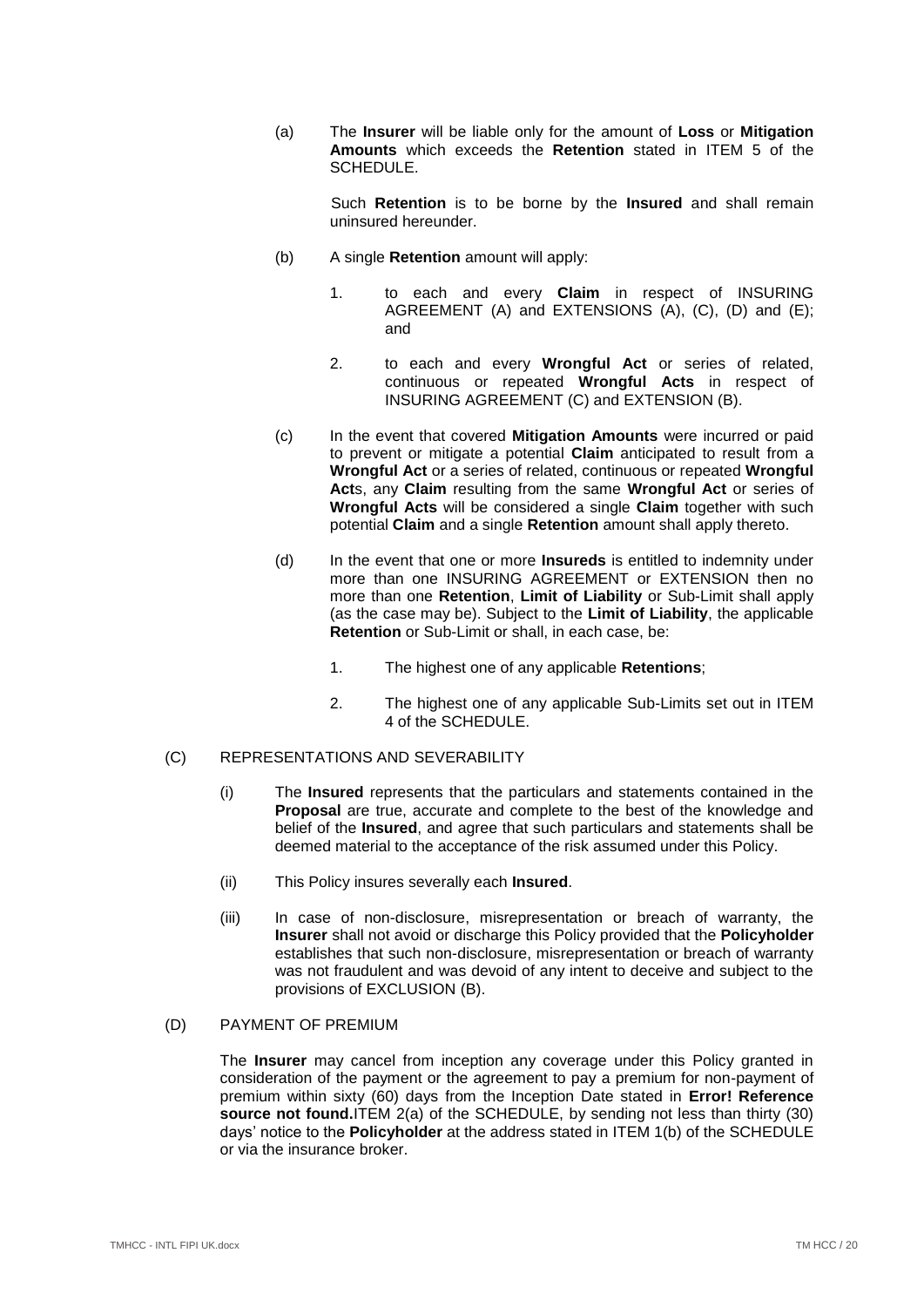The **Insurer** may not otherwise cancel the Policy or any coverage hereunder.

### (E) NOTICES AND AUTHORITY

The **Policyholder** shall act on behalf of all **Insureds** with respect to the giving and receiving of any notice required under this Policy, the payment of all premiums, the allocation of **Loss** or **Mitigation Amounts**, the declaration of risk and execution of this Policy and any amendments thereto.

#### (F) INTERPRETATION

- (i) This Policy shall be governed by the substantive law of the country stated in [ITEM 9\(a\)](#page-3-4) of the SCHEDULE.
- (ii) Any reference in this Policy to:
	- (a) the singular shall include the plural and vice versa; and
	- (b) the masculine shall include the feminine and vice versa; and
	- (c) a position or title or legal status of an individual shall include the equivalent position in any other relevant jurisdiction.
- (iii) Policy headings and titles are for reference only and shall have no interpretational value.

#### (G) APPLICABLE LAW AND JURISDICTION

This Policy is to be governed by, and its terms are to be construed in accordance with the applicable law stated in [ITEM 9\(a\)](#page-3-4) of the SCHEDULE. Any dispute or difference arising under or in respect of this Policy is to be subject to and determined within the exclusive jurisdiction stated in [ITEM 9\(b\)](#page-3-5) of the SCHEDULE.

#### (H) ENTIRE AGREEMENT

By acceptance of this Policy, the **Policyholder** and the **Insurer** agree that this Policy (including the **Proposal** and any materials submitted therewith) and any written endorsements attached hereto constitute the sole and entire agreement between the parties with respect to this insurance. Any prior agreement or understanding between the parties is therefore no longer valid.

### (I) ASSIGNMENT

This Policy shall not be assigned without the prior written consent of the **Insurer**, and any other purported assignment shall be null and void.

#### (J) OTHER INSURANCE AND OTHER INDEMNIFICATION

Unless otherwise required by law, This Policy shall always apply in excess of any other valid and collectible insurance or indemnification available to the **Insured**.

### (K) TERRITORY

This Policy applies to **Wrongful Acts** actually or allegedly taking place and to **Claims** made anywhere in the world.